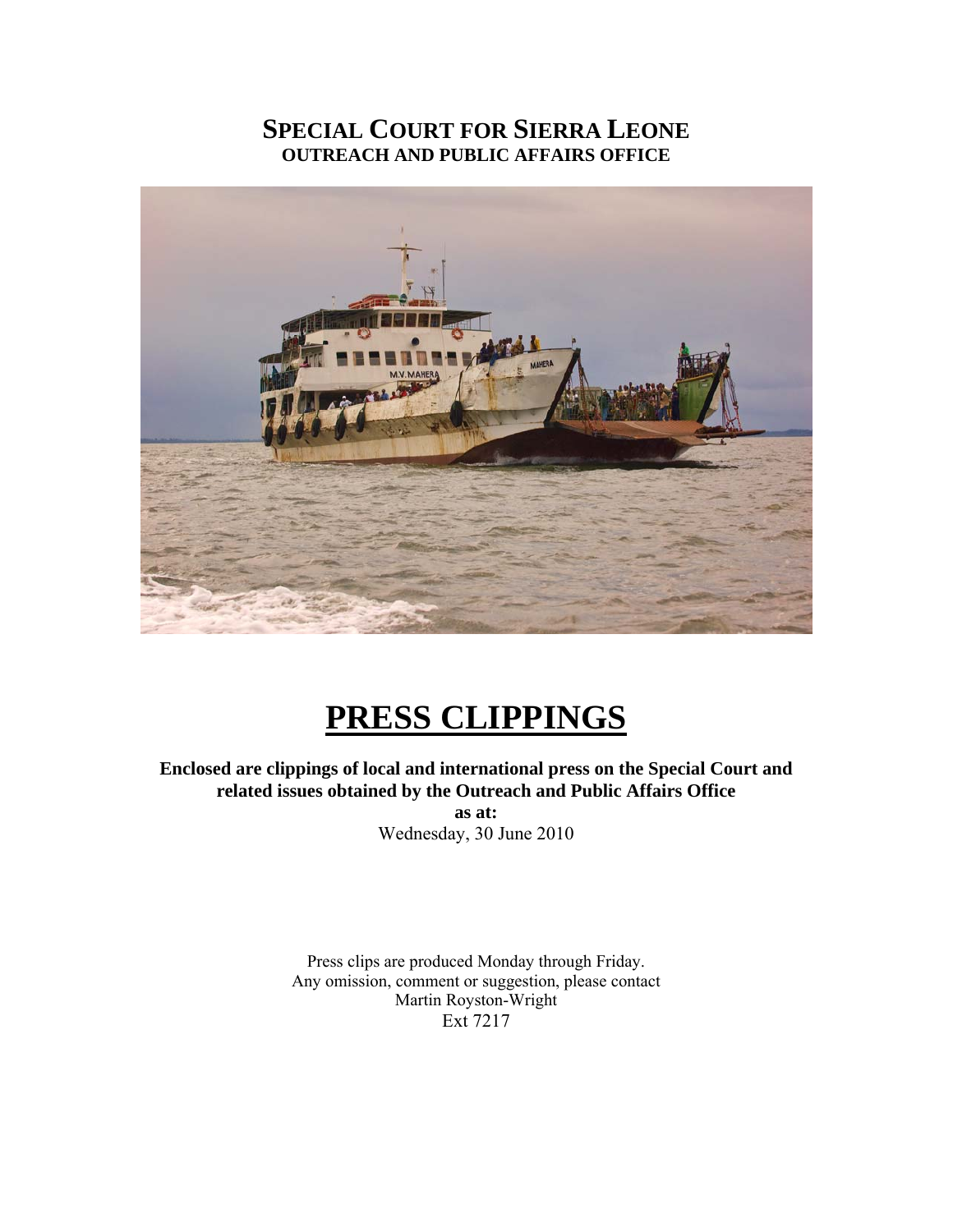| <b>Local News</b>                                                                               |              |
|-------------------------------------------------------------------------------------------------|--------------|
| Witness Denies Inducement by Special Court Officials / Concord Times                            | Page 3       |
|                                                                                                 |              |
| War Crimes Prosecutors Clear to Call Naomi Campbell / Agence France Presse                      | Page 4       |
| UNMIL Public Information Office Media Summary / UNMIL                                           | Pages $5-10$ |
| Superpowers Affirm Control Over ICC at Kampala Conference / The Independent                     | Pages 11-12  |
| Liberian Anti-terrorism Unit Member Sentenced for Perjury in U.S. court / Wire Update           | Page 13      |
| U.S. Hijacks ICC Conference / Eurasia Review                                                    | Pages 14-15  |
| Darfur Rebels Appear at ICC / Radio Netherlands Worldwide                                       | Pages 16-17  |
| ICTR Denies Former Minister's Application for Dismissal of Indictment / yHirondelle News Agency | Page 18      |
| Bagosora Claims to have Been Unaware of Interahamwe Military Training / Hirondelle News Agency  | Page 19      |
| Put Burmese Regime on Trial at ICC, People's Court urges / Mizzima                              | Pages 20-21  |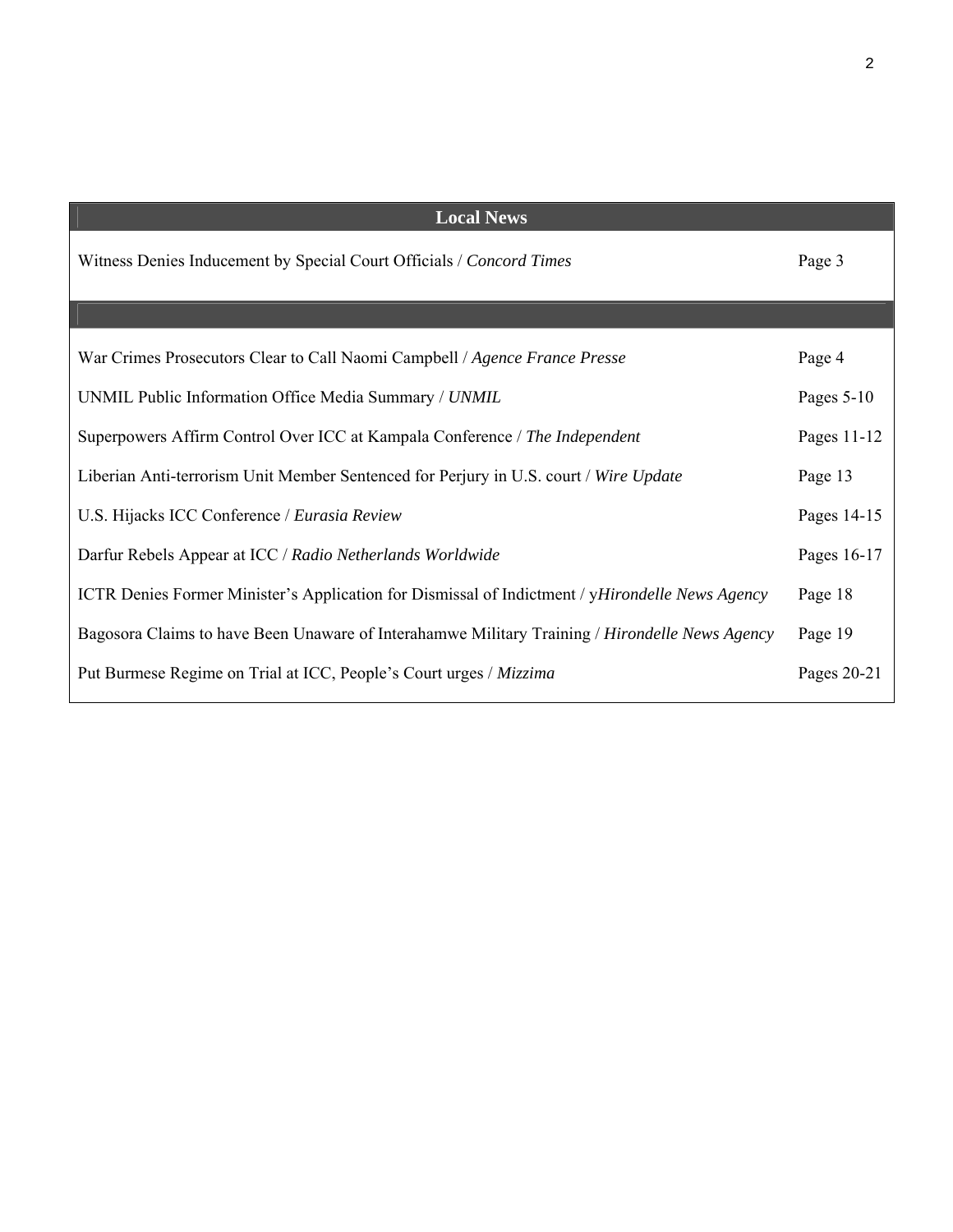# Witness denies inducement by Special Court officials

By Alpha Sesay Charles Taylor's defense witness has denied prosecution suggestions that he received money from court officials as an incentive to testify before taking the witness stand on behalf of the former Liberian president in The Hague.

As the cross-examination of Mr. Taylor's 15th witness, "DCT-190", finished, prosecutors focused on payments made to him in connection with his appearance at the Special Court for Sierra Leone as a defense witness. The witness denied receiving money as an incentive for his testimony, telling the court instead that its Victims and Witness Section (VWS)' indeed provided some money for him - but that such money went towards medical services, transportation and accommodation. He did not physically see the money paid on his behalf.

"While being involved with the Charles Taylor

team, have you received any payment from the court?" prosecution counsel. Kathryn Howarth. asked the witness.

"No." he said.

Ms. Howarth asked the witness whether he had received an amount of 899,000 Leones (about USD \$230) for medical services.

"I had a tooth ache and was treated and my daughter was ill and taken care of but I don't know if it went up to that amount." he said.

Ms. Howarth put before the witness a WVS document titled "Expenses incurred on DTC-190." which itemized the amounts of money spent on the witness and the purposes for which said monies were disbursed.

"As I have told you, this is a figure that is shown but I was taken to the hospital and given treatment," the witness said when asked again about the 899,000 Leones.

The witness agreed that he received about 760,000 Leones (about USD \$200) to cover expenses relating to transportation from his work place in Sierra Leone's provinces to the country's capital. Ms. Howarth pressed the witness on the number of times he had travelled to Freetown and whether the amount was justified. The witness said he travelled to Freetown twice.

Ms. Howarth also pointed out that the witness received about

497,000 Leones (about USD \$130) for miscellaneous expenses and 250,000 Leones (about USD \$64) as attendance allowance.

While the witness said he did not know what the meaning of miscellaneous allowance was, he denied in clear terms that he had received money for an "attendance allowance."

"I am completely unaware of attendance allowance. Nobody has ever given me money for attendance allowance." he said.

Concord Times Wednesday, 30 June 2010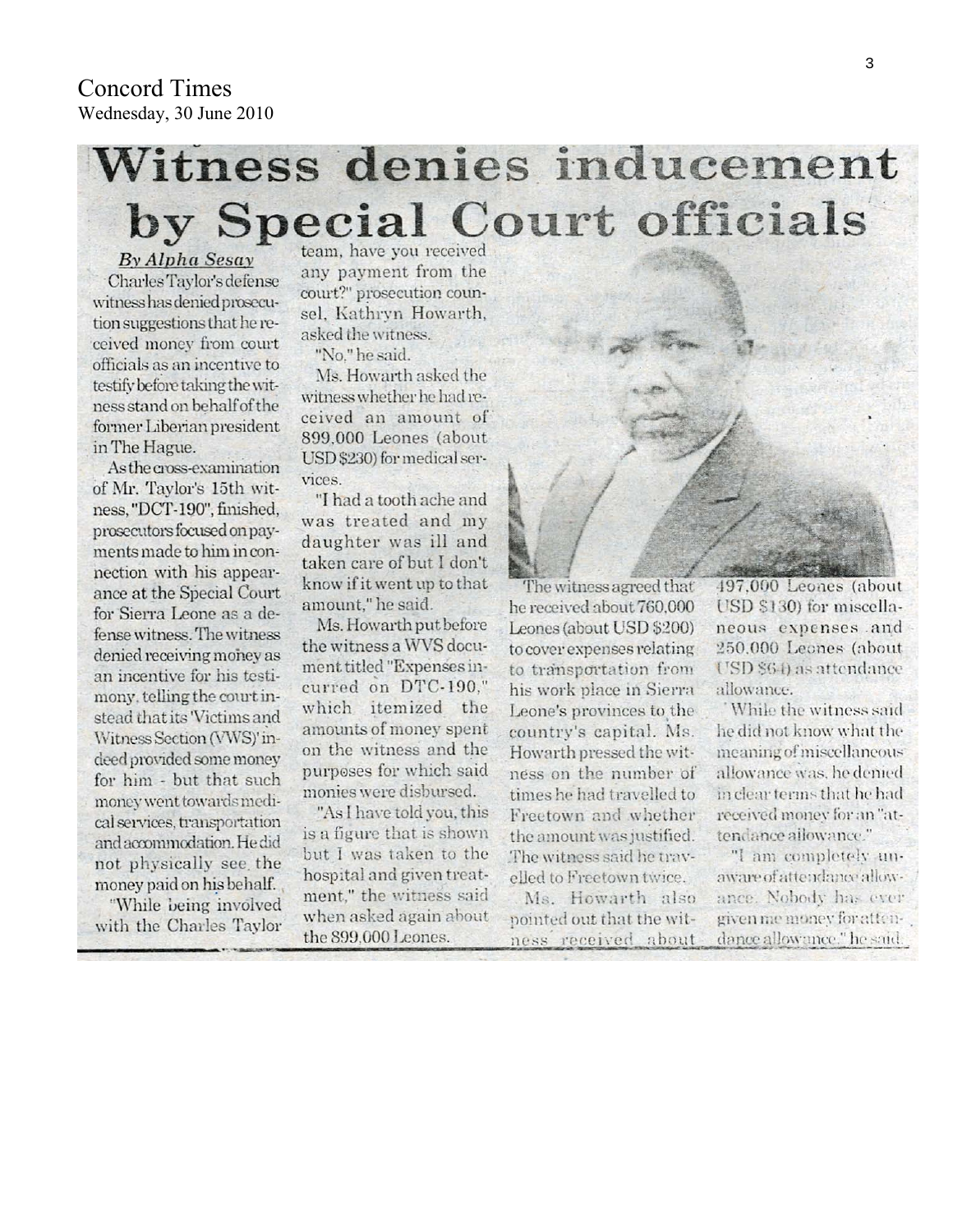# Agence France Preesse

Wednesday, 30 June 2010

# **War crimes prosecutors clear to call Naomi Campbell**

THE HAGUE — Prosecutors can call supermodel Naomi Campbell and actress Mia Farrow to testify at the war crimes trial of Liberian ex-president Charles Taylor, a court said on Wednesday.

"The trial chamber hereby grants the motion" by prosecutors to be allowed to call the pair to the stand over a so-called blood diamond Taylor allegedly gave Campbell, said the decision by the Special Court for Sierra Leone.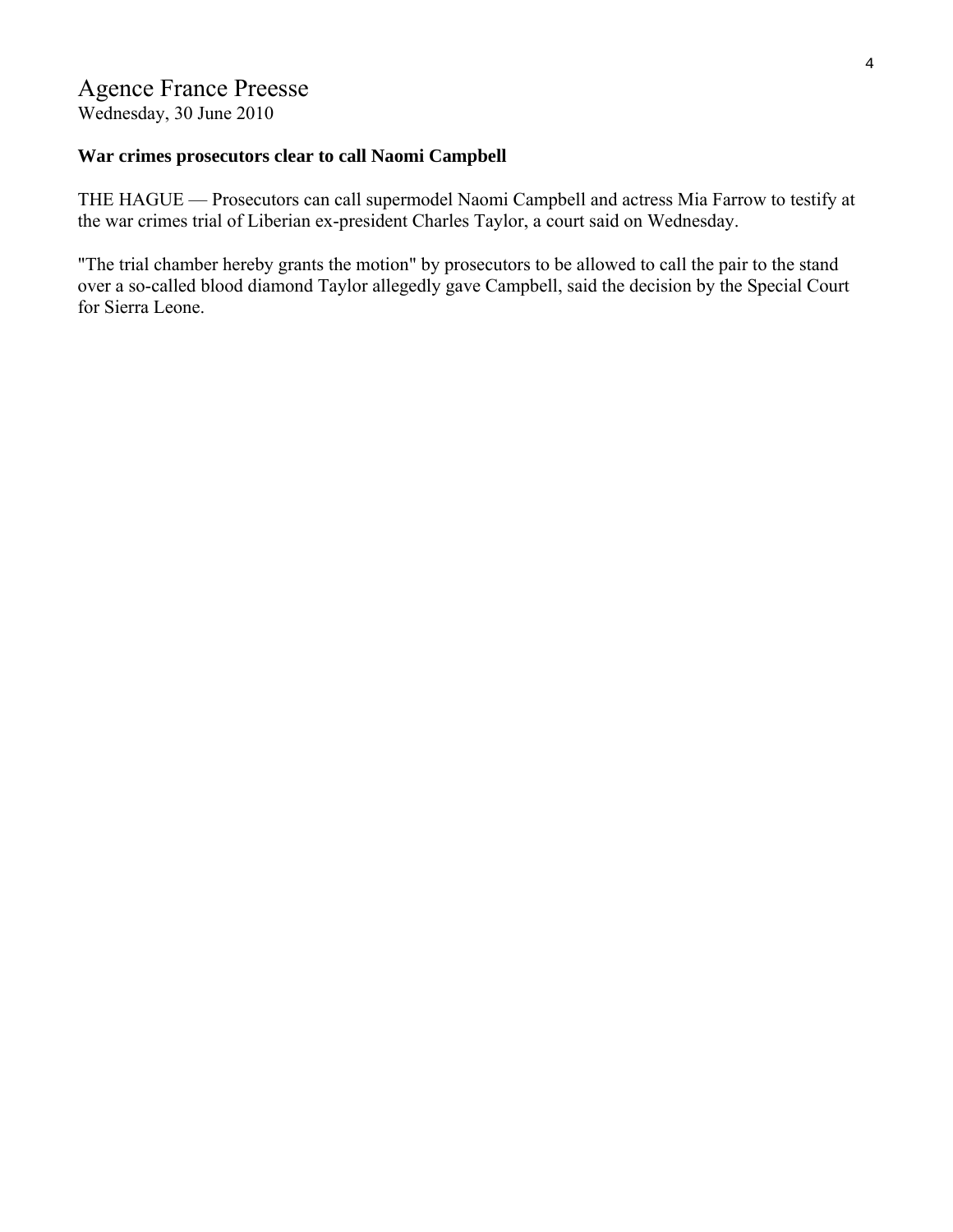

United Nations Mission in Liberia (UNMIL)

# **UNMIL Public Information Office Media Summary 29 June 2010**

*[The media summaries and press clips do not necessarily represent the views of UNMIL.]* 

# **UN News in Liberia**

*UNMIL was not reported in the news today.* 

# **Local News on Liberian issues**

#### **President Sirleaf Addresses Nation Today**

[The Inquirer, Daily Observer, In Profile Daily, Front Page Africa, The News]

- President Ellen Johnson Sirleaf is expected to address the nation today, Tuesday.
- Presidential Press Secretary Cyrus Badio said President Sirleaf will address issues surrounding Liberia reaching the HIPC Completion Point.
- Mr. Badio said the President Sirleaf will provide more details on the debt issue and unfolding developments in Washington regarding the implications for Liberia.
- According to him, the Liberian leader is optimistic that the World Bank will confirm the decision of the IMF regarding the country reaching the HIPC Completion Point.
- The World Bank will today review the debt clearance decision of the International Monetary Fund and would either concur or disagree.

#### **President Sirleaf Makes Appointments in Government**

[In Profile Daily]

- President Ellen Johnson Sirleaf has made several appointments in government pending confirmation by the Senate.
- Those appointed are: Mr. Levi Zemmah, Deputy Foreign Minister for Administration; Mr. John Bestman, Member, Board of Governors, Central Bank of Liberia; Ms. Ethel Davies, Ambassador to the Republic of Germany, and Dr. Kadiker Rex Dahn, Deputy Education Minister for Planning Research & Development.
- Others include Messrs Joseph Mayah, Managing Director, Liberia Electricity Corporation; Allen Kromah, Assistant Foreign Minister for Administration; and David Kolleh, Deputy Legal Counsel, Ministry of Foreign Affairs.
- The President also named Mr. Lewis K. Wleh, Sr., Commissioner, Township of New Georgia, Montserrado County and Attorney Zaizay Forkpa, Stipendiary Magistrate, Bondiway Magisterial Court in Margibi County.

#### **Government Bans Export of Wildlife, Bush Meat Products**

[The Inquirer, National Chronicle, Heritage, Front Page Africa, The Informer, New Vision]

- President Ellen Johnson Sirleaf has by proclamation banned the export of wildlife and bush meat products from the country.
- A Foreign Ministry release says the ban shall remain enforced for the maximum period provided by law.
- The ban shall also remain effective pending the passage of a proposed legislation to be submitted to the Legislature.
- The release quotes President Sirleaf as advising everyone involved in what it calls the illegal trade within the borders to take note of the ban.
- According to the Liberian leader the ban is intended to help preserve the country's wildlife as certain species could become extinct if not protected.
- Government said cross-border trade involving wildlife contravenes both Liberia's Forestry Management laws and the international convention.
- The presidential proclamation is in consonance with the Act Adopting the National Forestry Reform Law of 2006 which deals with management of wildlife.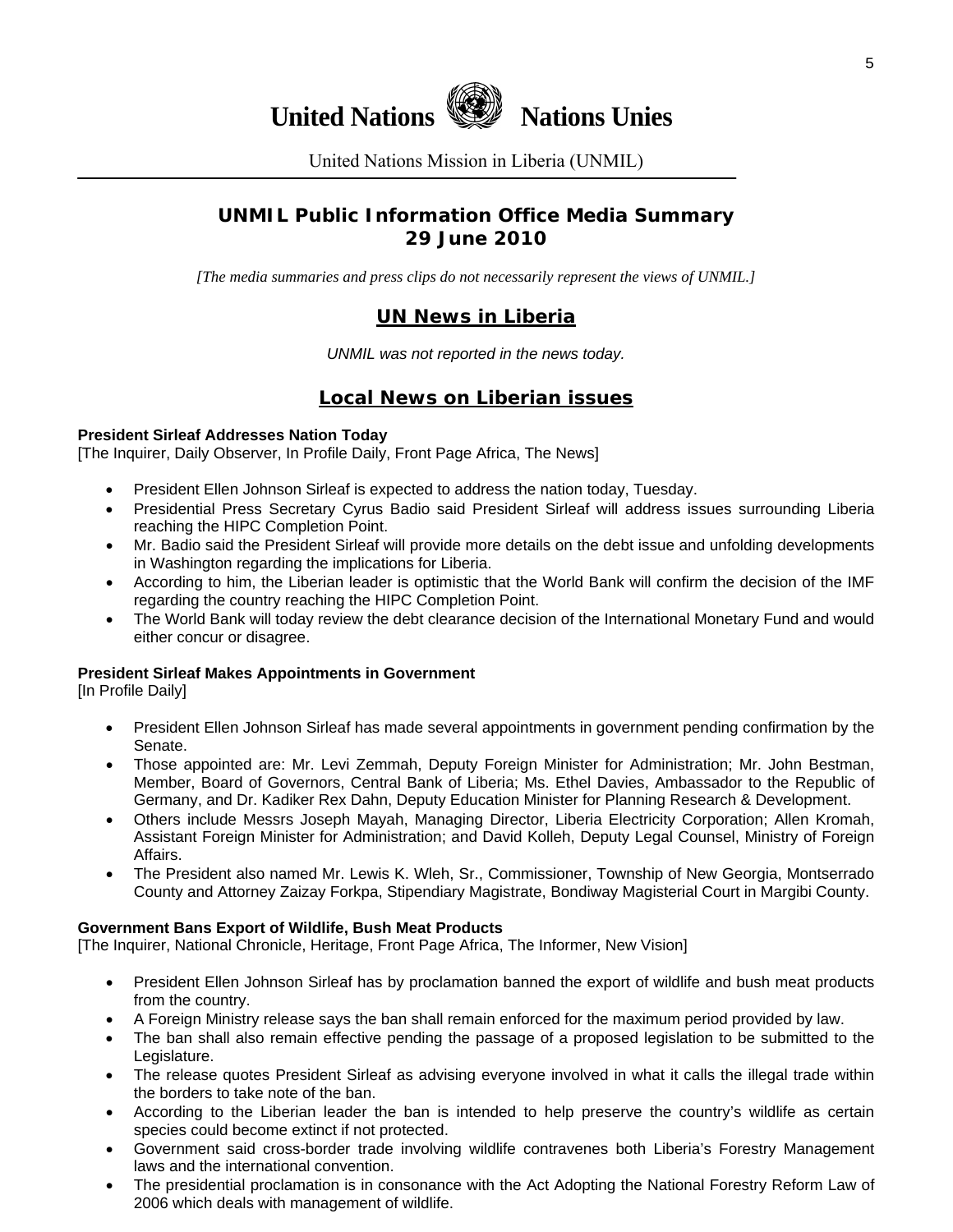#### **US Congressional Delegation Due in Liberia Sunday**

[The Inquirer, Heritage]

- An eight-man US Congressional delegation is expected to pay a three-day official working visit to Liberia on Sunday 4 July 2010.
- The delegation headed by Congressman David Price will hold talks with high level government officials including President Ellen Johnson Sirleaf, Speaker Alex Tyler and Senate President Pro-tempore Cletus Wortorson.
- The American Congressional team while in the country will also visit the Firestone Rubber Plantation in Margibi County.
- Other members of the US Congressional delegation include Donald Payne of New Jersey, Allyson Schwartz of Pennsylvania, Keith Ellison of Minnesota and Patrick Kennedy of Rhode Island amongst others.

#### **Princess Maxima of Netherlands Arrives in Liberia**

[In Profile Daily]

- Princess Maxima of the Kingdom of the Netherlands has arrived in Liberia for a three-day visit.
- Presidential Press Secretary Cyrus Badio said Princess Maxima will hold talks with President Sirleaf on today, Tuesday.
- Details of the meeting with the President are unknown but it is expected to focus on possible assistance to Liberia.
- The Dutch Princess will also hold talks with senior Finance Ministry officials and executives of commercial banks in the country.

#### **World Bank MD Assures Liberia of HIPC Completion, Support**

[Heritage, The Informer, In Profile Daily]

- The Managing Director of the World Bank has expressed her confidence that Liberia will reach the Completion Point of the Heavily Indebted Poor Countries (HIPC) Initiative tomorrow.
- Mrs. Ngozi Okonjo-Iweala said the World Bank is impressed with the progress Liberia is making in its postconflict recovery programs.
- Mrs. Okonjo-Iweala said Liberia is seen as a post-conflict success story.
- The World Bank Managing Director said Liberia and its President Madam Ellen Johnson Sirleaf remain willing and committed to economic reform and prudent fiscal and monetary reforms.
- She assured that the World Bank will continue to provide development assistance to Liberia even after the HIPC Completion Point.
- She commended Liberia for the milestone in its debt waiver drive and hoped the country will continue to keep fiscal discipline and continue its positive engagement with multilateral institutions.
- Speaking earlier, Finance Minister, Augustine Ngafuan, thanked the World Bank for the support it has been providing Liberia since 2006.
- Minister Ngafuan and Mrs. Okonjo-Iweala spoke Monday in Washington DC in a build up meeting held ahead of the Bank's board meeting that takes place Tuesday, 29 June in Washington DC.
- The World Bank Board is expected to approve Liberia's attainment of HIPC Completion Point as was done by the International Monetary Fund's Board last week.

#### **Multi-million Agro Company Takes Over Oil Palm Plantation in Maryland**

[Front Page Africa]

- A multi-million dollar Ivorian-based Agro Company, SIFCA has taken over the Decoris Oil Palm Plantation in Pleebo-Sodoken, Maryland County.
- SIFCA officially took over the Plantation last Friday, two months after it was announced winner of a bid by the National Investment Commission.
- The Special Advisor to the Company's Chief Executive Officer said the group has an investment package of US\$60 million for a three-year period.
- Mr. Charles Gomis said SIFCA will recruit and train close to 170 people and plant 2,000 hectares of highyield palm trees this year.
- Mr. Gomis believes the investment will bring tangible benefits and foster sustainable development through the creation of jobs and training opportunities.
- SIFCA is involved with the cultivation and processing of oil palm, natural rubber and sugar cane in five West African Countries including Nigeria and Ghana.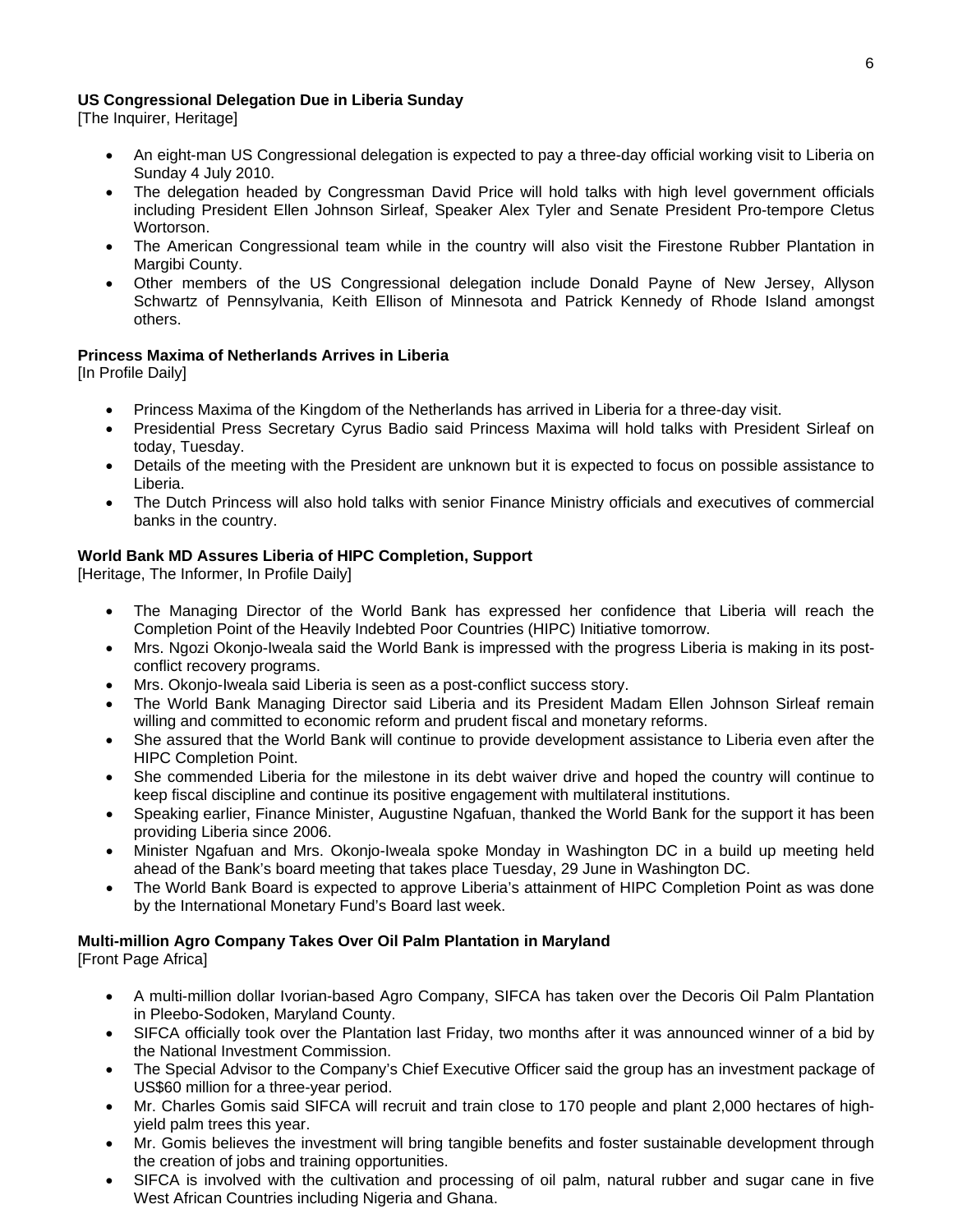#### **Nimba Land Dispute Report Ready**

[In Profile Daily]

- Commission on the Nimba Land Dispute has completed its work and would submit its report to President Ellen Johnson Sirleaf Wednesday, 30 June 2010.
- The commission was set up last year by President Sirleaf to find an amicable solution to the Nimba land dispute.
- Presidential Press Secretary Cyrus Badio said the report would be submitted to the President in the presence of the Nimba Legislative Caucus.
- The Commission is chaired by businessman Musa Bility.

#### **LTA Chairperson Gets Top Post**

[In Profile Daily]

- The Chairperson of the Liberia Telecommunications Authority (LTA), Ms. Angelique Weeks has been appointed Vice Chairperson of the Africa Coast to Europe (ACE) Consortium Management Committee.
- Ms. Weeks' appointment was endorsed earlier this month by ACE Consortium at its first management committee meeting.
- It followed the signing of a US\$700 million agreement, which seeks the construction and maintenance of a 17,000 kilometer long fiber optic submarine cable along the coast of West Africa.
- The cable will extend from France to South Africa and is to provide broadband connectivity to 23 African countries including Liberia by 2012.
- Ms. Weeks in a release said the new service will provide faster internet connectivity and video conferencing among others for Liberia.
- Liberia's contribution to the project will be made available by the Cable Consortium of Liberia, comprising Lonestar, Libtelco and Cellcom.
- Government through a World Bank grant will also support the project.

**Star Radio** *(News monitored today at 09:00 am)* **President Sirleaf Addresses Nation Today**  *(Also reported Truth FM, Sky FM, and ELBC)*

### **President Sirleaf Re-nominates Rejected LBS Director General**

- President Ellen Johnson Sirleaf has resubmitted the name of Mr. Darryl Ambrose Nmah to the Senate for confirmation as Director General of the Liberia Broadcasting System (LBS).
- In a letter dated 24 June, President Sirleaf asked the Senate to reconsider its decision to reject the confirmation of Mr. Nmah.
- The President's letter to the Senate comes weeks after it twice denied the confirmation of the controversial nominee.
- Reports say unlike in the past when the nomination of Mr. Nmah was made public, this time his renomination has been kept in secret.
- In the letter, President Sirleaf said the Senate needed to reconsider Mr. Nmah because of his services to the nation.
- The Senate is meanwhile expected today to vote on Mr. Nmah who was earlier rejected on grounds of poor human relations.

*(Also reported Truth FM, Sky FM, and ELBC)*

#### **Senate Confirms Several Presidential Nominees, Defers Another for Tuesday**

- Reports say the Senate has confirmed several presidential nominees.
- They include Assistant Internal Affairs Minister Allison Barco and Montserrado Assistant Superintendent, Mrs. Comfort Bedell Marshall.
- Others confirmed are the Relieving Commissioner and District Commissioners of Montserrado, Sinoe, Grand Kru, Nimba and Lofa Counties.
- Meanwhile, the confirmation of Deputy Internal Affairs Minister-designate Gabriel Nyekan experienced a setback with another vote set for Tuesday.

#### **Government Bans Export of Wildlife, Bush Meat Products**

*(Also reported Truth FM, Sky FM, and ELBC)*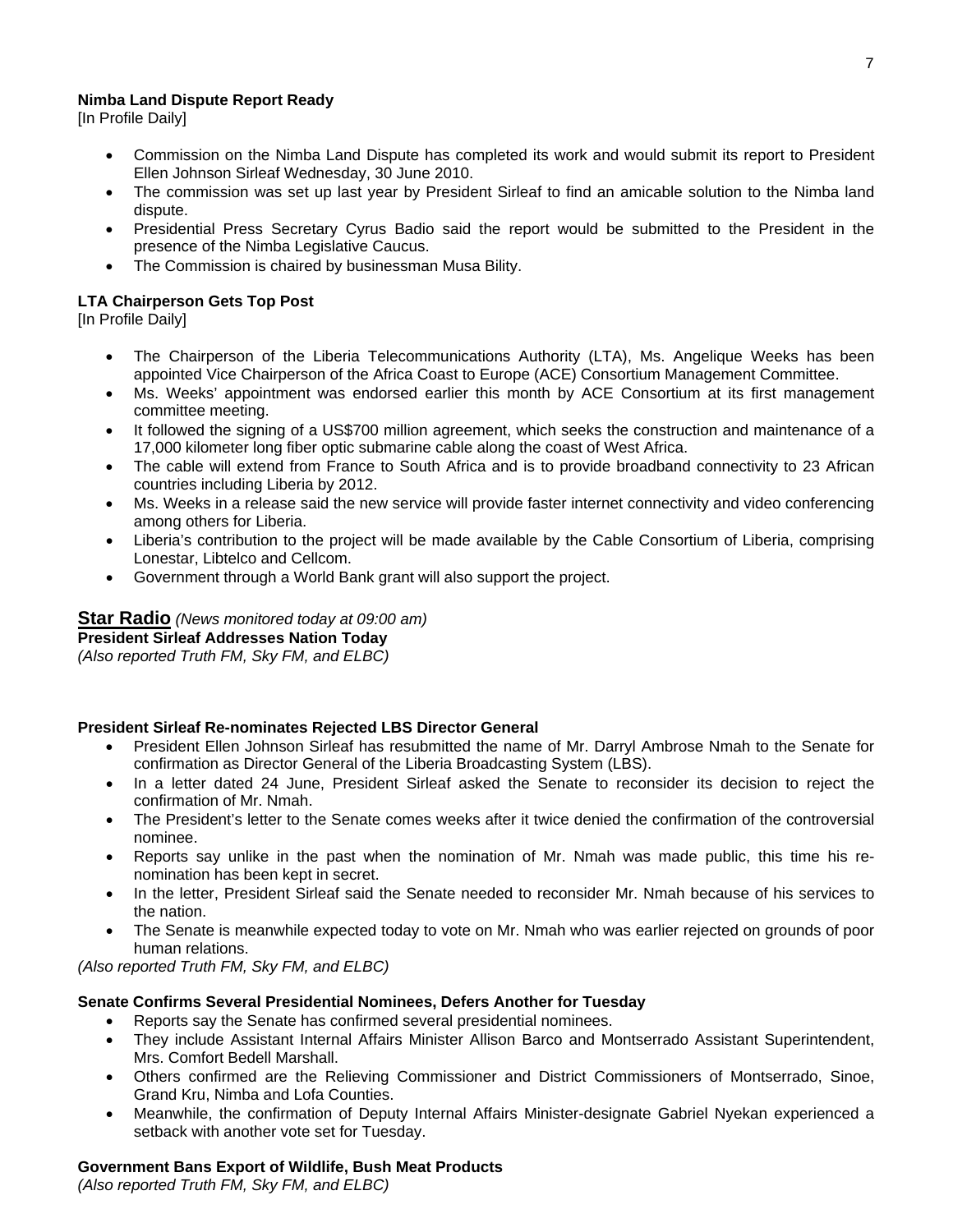#### **US Congressional Delegation Due in Liberia Sunday**

#### **Princess Maxima of Netherlands Arrives in Liberia**

#### **Multi-million Agro Company Takes Over Oil Palm Plantation in Maryland**

#### **Controversial Nigerian Businessman Clears Vice President Boakai**

- The controversial Nigerian businessman Bode Delon has somersaulted days after he implicated Vice President Joseph Boakai in a shady iron ore deal.
- Mr. Delon had accused Vice President Boakai of playing a key role in his US\$55,000 iron ore deal involving Liberian businessman Francis Nyumalin.
- But in the latest mood Mr. Delon declared that the Vice President is totally innocent of the deal and only got involved as a family man days after the transaction collapsed.
- According to him, had the iron ore deal materialized, it would have created over 1,000 jobs for ordinary Liberians.
- The Nigerian businessman said the Chinese company had intended to buy about 750,000 tons of ore totaling US\$71 million.
- Mr. Delon called on President Ellen Johnson Sirleaf to intervene in order to restore confidence to the investment climate.

#### **Government Minister May Resign If…**

- Deputy Lands, Mines and Energy Minister Kpandel Fayia has angrily reacted to claim linking him to a scam to dupe a Nigerian of US\$55,000.
- Minister Fayia dismissed the claim by Nigerian businessman Bode Delon as a lie and threatened to take the Nigerian to court for character assassination.
- According to Minister Fayia, he was prepared to quit government if evidence is produced linking him to duping the Nigerian businessman.
- The Deputy Energy Minister clarified his involvement in the iron ore transaction was the technical advice he gave the parties involved in the transaction.
- Deputy Minister Fayia said the parties to the transaction including Francis Nyumanlin sought his advice on the stockpile of iron ore at Mano River-Congo.
- According to him, the iron ore parties were told that it was too costly to transport the iron ore from Mano River-Congo.
- Minister Fayia said, during the entire process which began last year, money did not exchange hands and it was surprising for him to be linked to a scam.

#### **Nimba Land Dispute Report Ready**

#### **LTA Chairperson Gets Top Post**

#### **Liberian Albinos Seek Budgetary Support**

- The Albino Association of Liberia has confirmed petitioning the Legislature for US\$300,000 budgetary support.
- The President of the Association, Mrs. Patricia Logan said the petition was intended to seek the wellbeing of albinos in Liberia.
- Mrs. Logan said the albinos must not remain downplayed in the Liberian society as they equally need support to seek education.
- She also spoke of the discrimination of albinos in Liberia, stressing the albinos are not being treated fairly in terms of employment.

#### **Truth FM** *(News monitored today at 10:00 am)*

#### **President Sirleaf Makes Appointments in Government**

#### **LNP Charges Man, 25 for Alleged Criminal SMS to Comium Subscribers**

- The Liberia National Police (LNP) has charged and sent to court a 25-year old man on allegation of criminally sending text messages to Comium subscribers.
- LNP spokesman George Bardu said Gabriel Lameh was arrested following complains from the management of Comium that the accused has misled its many subscribers that they have won several promotional items.
- Mr. Bardu quotes Comium as saying the misleading messages sent allegedly by defendant Lameh has created mistrust among its many subscribers.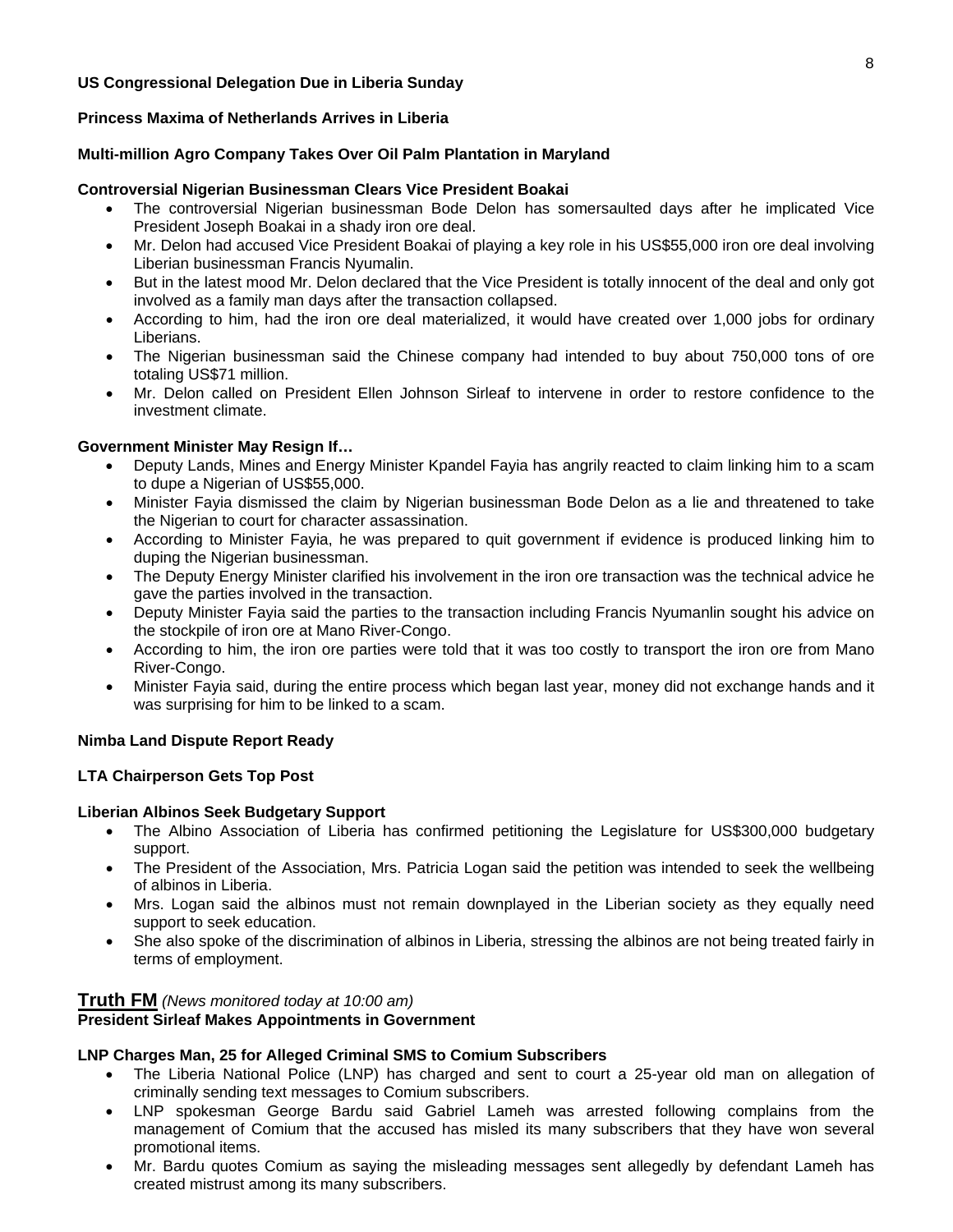- The man has meanwhile denied the allegation but admitted being the owner of the Comium mobile phone that circulated the message.
- He was sent to court for impersonating.

#### **Free Medical Outreach for River Cess County**

- A seventeen-man US-based medical team is today expected to depart Monrovia for River Cess County to carryout free medical outreach for a couple of weeks.
- The delegation comprises doctors, nurses and other health practitioners.
- They are expected to carryout minor surgical operations and treatments.
- The service is provided in collaboration with the African Christian Fellowship international (ACFI).

# **International Clips on Liberia**

#### **Before go-ahead, Aegian Glory scanned www.expressindia.com**

Kolkata Custom's officials on Monday embarked on a final search aboard MV Aegean Glory at Kolkata Port. With the UN authorities confirming the military cargo for peace-keeping forces, it may be just a matter of time before the issue is resolved. "The matter is now in the hands of the Customs. If any discrepancies are found, we will take legal action," said Bhupinder Singh, state Director General of Police. A Customs team thoroughly checked the cargo which contained military equipment, arms and ammunition. Sources stated the final check is meant to tally the cargo and verify it before the ship is given a go-ahead. The Customs officials received a communication from the New York-based Movement Control officials of the UN Mission confirming the consignment that included rocket launchers, smoke bombs and anti-aircraft guns, apart from other sophisticated arms and ammunition, police sources said. The letter from the UN office was received in response to queries made by the Customs authorities seeking detailed information about the Liberia-registered 'Aegean Glory', which was brought to the Kolkata dock Sunday afternoon amid tight security. Customs sources said the letter from the UN Mission also apologised for the inconvenience to the authorities and admitted the confusion was created as the ship did not have proper documentation. The missive also said the authorities here had not been properly intimated about the consignment by the ship.

#### **UN working with India for release Pakistan-bound ship: official www.app.com.pk**

Efforts are underway for the release of a United Nations-contracted cargo ship, which was detained by India last week as it sailed towards Pakistan with decommissioned weaponry from a UN peacekeeping mission in Liberia, a UN official said Monday. The MV Aegean Glory, a 500-foot-long Panama-registered ship, was seized by Indian customs authorities on Friday 50 kilometres south of Kolkata, claiming suspicious military cargo. The UN Department of Peacekeeping Operations (DPKO) "is working closely with Indian authorities to ensure the release of the cargo and to review the procedures that caused the confusion", the official said. "All cargo on board has UN markings and is being shipped under the authority of the United Nations," he added. The official said the ship's cargo included surplus Pakistani and Bangladeshi military equipment and Nepalese vehicles belonging to UN peacekeeping troops. The cargo was being returned upon completion of their deployment in the United Nations Mission in Liberia (UNMIL), the official said. According to press reports, the Pakistan Foreign Office strongly objected to the detention of the ship, saying the Indian government never informed them about the seizure of the ship. The UN sent 15,000 troops into Liberia in 2003 after 14 years of civil war that claimed roughly 270,000 lives. In April, UNMIL began scaling back its presence after a UN and government assessment in 2007 that the country was gradually moving towards peace and stability.

#### **Joint security collaboration essential for regional stability, UN West African Military officials assert at Intermission Force Commanders' Conference African Press Organization**

Senior UN military officials in West Africa have resolved to strengthen collaboration on security concerns and enhance joint border patrols and close interaction between peacekeeping forces and other security agencies in the sub-region. These decisions were reached at the close of the 20th Intermission Force Commanders' Conference held at the UN Mission in Liberia (UNMIL) Headquarters over the weekend. The UN regional military chiefs discussed common security issues and challenges, and emphasized the need to closely coordinate their joint efforts, given the up-coming elections in much of the West African region. These include the current Guinean elections, the Cote d'Ivoire elections likely to take place at the end of this year, the 2011 Liberian electoral process, and the 2012 Sierra Leone elections. Matters centering on drug trafficking in West Africa and national security challenges relating to refugees and ex-combatants across the region, were also highlighted as crucial issues requiring the attention of UN security officials. Addressing the opening of the Conference, the Special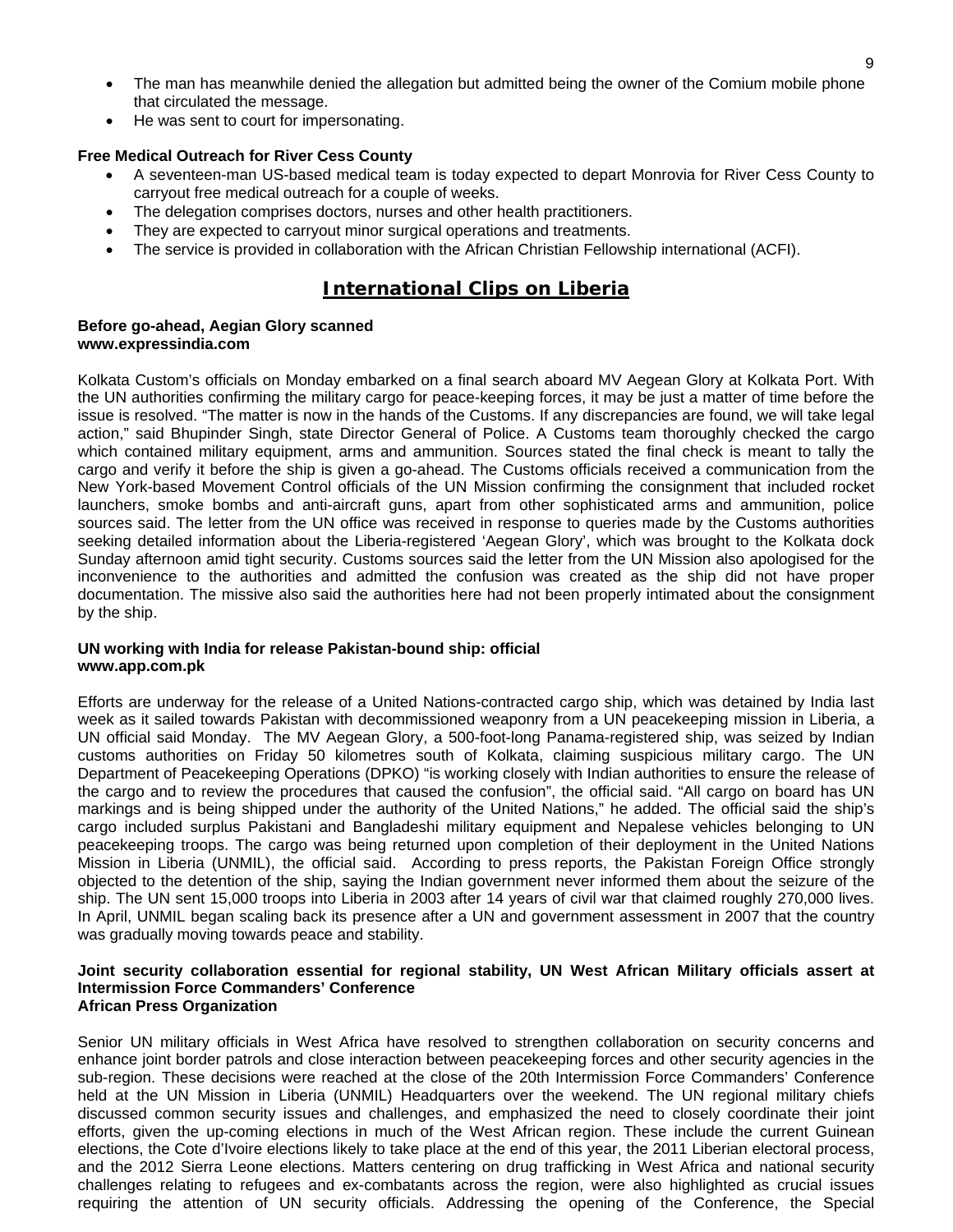Representative of the Secretary-General, Ms. Ellen Margrethe Løj, stressed the importance of confronting common challenges in order to achieve the respective mission mandates. She was emphatic on the need for the formulation of a Joint Standard Operating Procedure (SOP) by UNMIL Military and UN Police (UNPOL), to protect Liberian civilians. Ms. Løj called on the UN Military officials to examine the need for training and equipping companies of each UNMIL battalion with riot control gear to assist the Liberia National Police and UNPOL. On the recent joint drug bust by the United States and Liberian governments, she underscored the necessity for close interaction and joint border patrolling to fight drug trafficking and trans-border crimes in order to enhance the stability of the West African sub-region.

# **International Clips on West Africa**

#### **Guinea**

#### **UN chief congratulates Guinea for peaceful presidential elections http://english.people.com.cn**

UN Secretary-General Ban Ki- moon on Monday congratulated the government and the people of Guinea for peaceful conduct of the presidential elections in the West African country, and called on all parties concerned to accept the outcome of the Sunday polls. A statement, issued by Ban's spokesman, said: "The secretary- general congratulates the government and the people of Guinea, including the country's electoral commission, political stakeholders and civil society, for the peaceful atmosphere in which they conducted the June 27 presidential election." "As Guinea awaits the results of the vote, the secretary- general calls on all concerned to continue to respect their commitments to a peaceful process based on respect of the rule of law, and to accept the outcome," the statement said. "The secretary-general expresses his appreciation to all those who have been involved in facilitating the transitional process in Guinea, including the country's external partners, particularly ECOWAS (the Economic Community of West African States), the African Union and the other members of the International Contact Group on Guinea," the statement added.

#### **Tension reins in Guinean party HQ before release of provisional results www.apanews.net**

Tension is palpable at the headquarters of some political parties, especially that of the Union of Democratic Forces of Guinea (UFDG) of Cellou Dalein Diallo, whose campaign manager Dr. Fode Oussou Fofana openly suspects the Independent National Electoral Commission (INEC) of rigging the elections in Dixinn and Ratoma municipalities in Conakry. This tension comes on the eve of the announcement on Tuesday afternoon by the INEC of the first trends of 27 June presidential poll results. Fofana justified his accusations by "the slow vote-counting. This could have serious consequences," he told reporters on Monday. The same atmosphere of tension prevails at the Rally of the People of Guinea (RPG) of Alpha Conde and the Union of Republican Forces (UFR) of Sidya Toure. To avoid surprises, these parties centralize all results in their respective headquarters.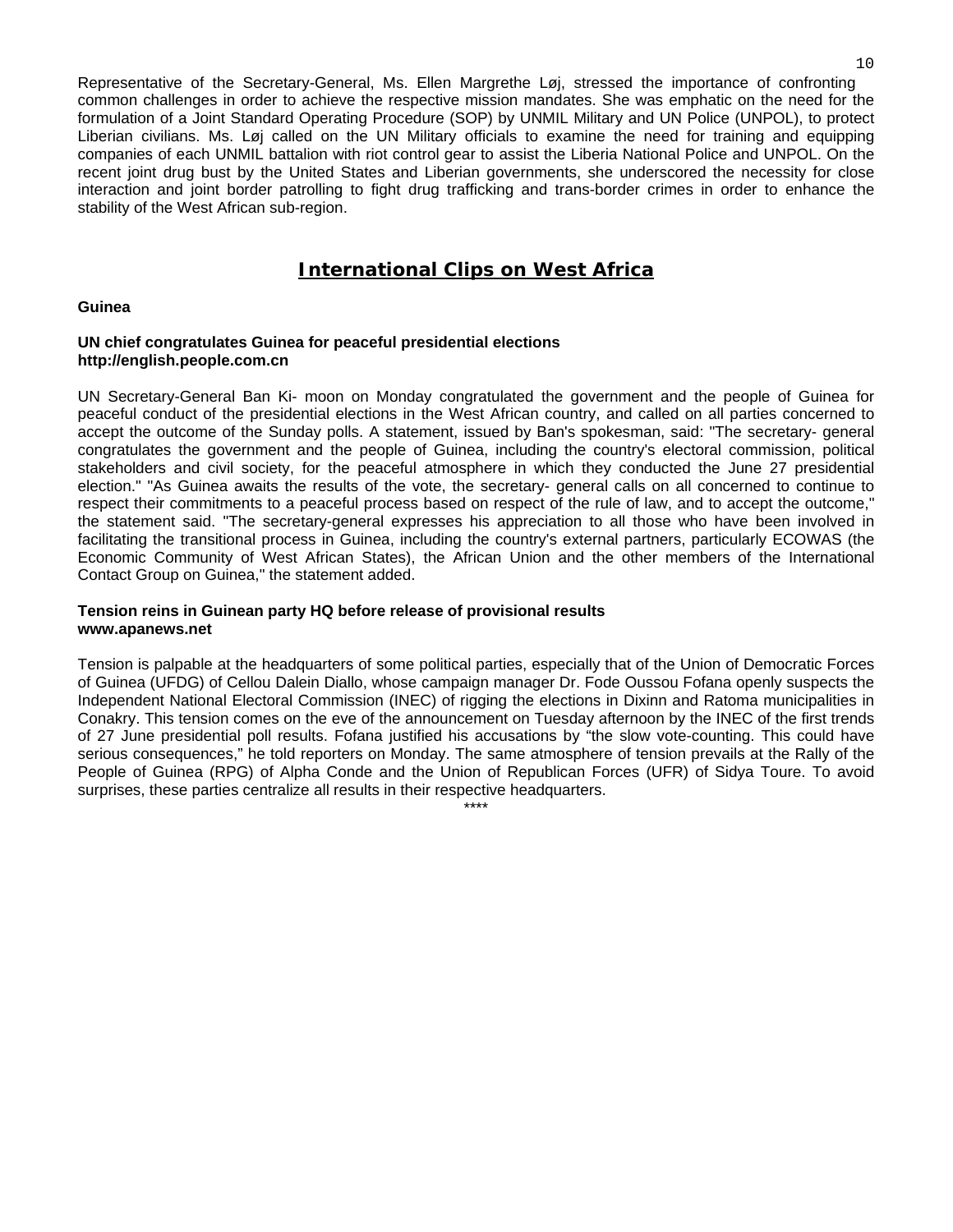# **Uganda: Superpowers Affirm Control over ICC at Kampala Conference**

Mubatsi Asinja Habati

What did the first-ever Review Conference of the Rome Statute, which founded the International Criminal Court (ICC), in Kampala achieve?

Between May 31 and June 11, delegates from 111 state parties to the 1998 Rome Statute, non-state parties like the United States of America, NGOs, and others discuss proposed amendments to the Rome Statute and assessed its impact to date.

The conference deliberated on the rights of people during war times. It sought to arrive at amendments that increase the vigilance of the ICC on crimes against humanity, protect and ensure justice for victims of war, and make the court more active on prosecuting crime of state aggression.

The ICC is currently handling war crimes and crimes against humanity from various countries, including five from Africa. In Africa alone, the ICC is investigating five key cases but has so far convicted none.

The cases being investigated by the ICC are atrocities allegedly committed by the commanders of the Lord's Resistance Army in Uganda and during the post-election violence in Kenya. Other cases include the alleged war crimes committed by Congo's ex-Vice President Jean Pierre Bemba, alleged war crimes by Sudan President Omar El-Bashir and the case of Thomas Lubanga, the former leader of a militia group accused of war crimes in the civil conflict in DR Congo. T he ICC is also handling the case of former Bosnian Serb leader Radovan Karadzic.

The UN Secretary General, Ban Ki-moon, at the opening of the conference called on African nations to co-operate with the ICC by arresting fugitive warlords against whom the court issued arrest warrants. He said the old era of impunity is over and a new age of accountability was setting in slowly but surely.

"In this new age of accountability, those who commit the worst of human crimes will be held responsible," said Ban.

President Yoweri Museveni of Uganda challenged the conference to define "just" and "unjust" wars, freedom fighters and terrorists. He argued that one might fight a just war but use terrorist tactics to achieve freedom of people.

According to a statement by the Coalition for the ICC (CICC), an NGO, two important decisions on the proposed amendments to the Court's treaty were reached.

First, after high-level discussions, the conference agreed not to delete Article 124 of the Rome Statute that allows States not to subject their nationals to the Court's prosecutions or investigations over war crimes for a seven year period.

Secondly, States accepted to extend the use of poisonous or nuclear chemicals as war crimes in noninternational conflicts.

The CICC, however, does not list the handling of a third major issue at the conference, the crime of aggression, as a success.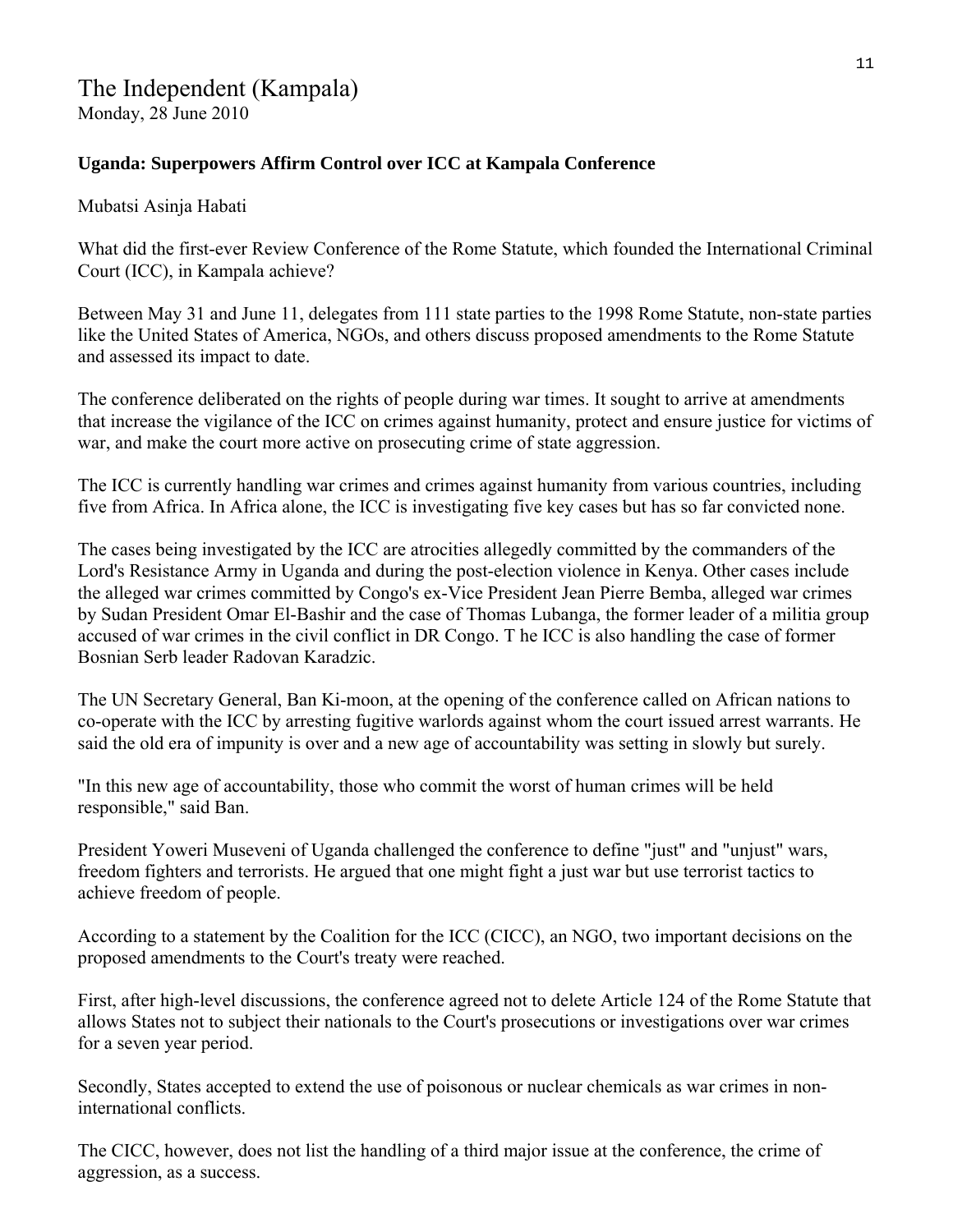"The Coalition for the ICC is advocating for an end to impunity for all serious crimes, including the Crime of Aggression," said CICC Convenor William R. Pace. "Although agreement on the definition of the crime is a step forward for international justice, and more importantly for victims of this crime, the conditions agreed by States for the prosecution of the crime would leave many states out of the reach of justice," he emphasised.

Pace's comment reflect the extent of controversy over the crime of aggression that stretched on past the last day of the conference with participating countries discussing the matter into the day after the conference had officially ended.

The small power states wanted to sign the crime of aggression as soon as possible but the five superpowers were opposed to the definition of the law. The United Nations Security Council permanent members states were worried the crime of aggression would make the court more powerful and would have powers to investigate the so-called superpowers.

In the end, the conference defined the crime of aggression as the use of force that manifestly breaches the United Nations charter and includes an invasion, a bombardment, port blockade or a country allowing a state to use its territory to attack a third nation.

But the conference failed to give the ICC jurisdiction over the crime of aggression until 30 states have ratified the new amendment. In addition, States Parties will have to make a positive decision to activate the jurisdiction after Jan.1, 2017.

Interestingly the non-signatories to the Rome Statute such as the Unites States of America who were invited to the meeting as observers ended up lecturing the participating countries on the pros and cons of the crime of aggression.

While other nations purely saw the crime of aggression as a political matter others viewed it as a way of getting at and restraining the big powers from bullying other nations especially those regarded as weak.

Some participants feared that handling crimes of aggression would make the court political and weaken its effectiveness.

It was feared by some of the Security Council member states like the US that giving this power to ICC would contravene the UN charter.

"The language of the definition specifically says what can be prosecuted is an act of such character and gravity and scale that it would constitute a manifest violation of the UN charter," Stephen J. Rapp, US ambassador-at-large for war crimes issues, told journalists.

The ICC's mandate is to protect future generations from genocide and other crimes against humanity that have ravaged generations past and present. In failing to expand the Court's mandate to prosecute the crime of aggression, the Kampala conference may have failed to strengthen the ICC's effective and the broader system of international justice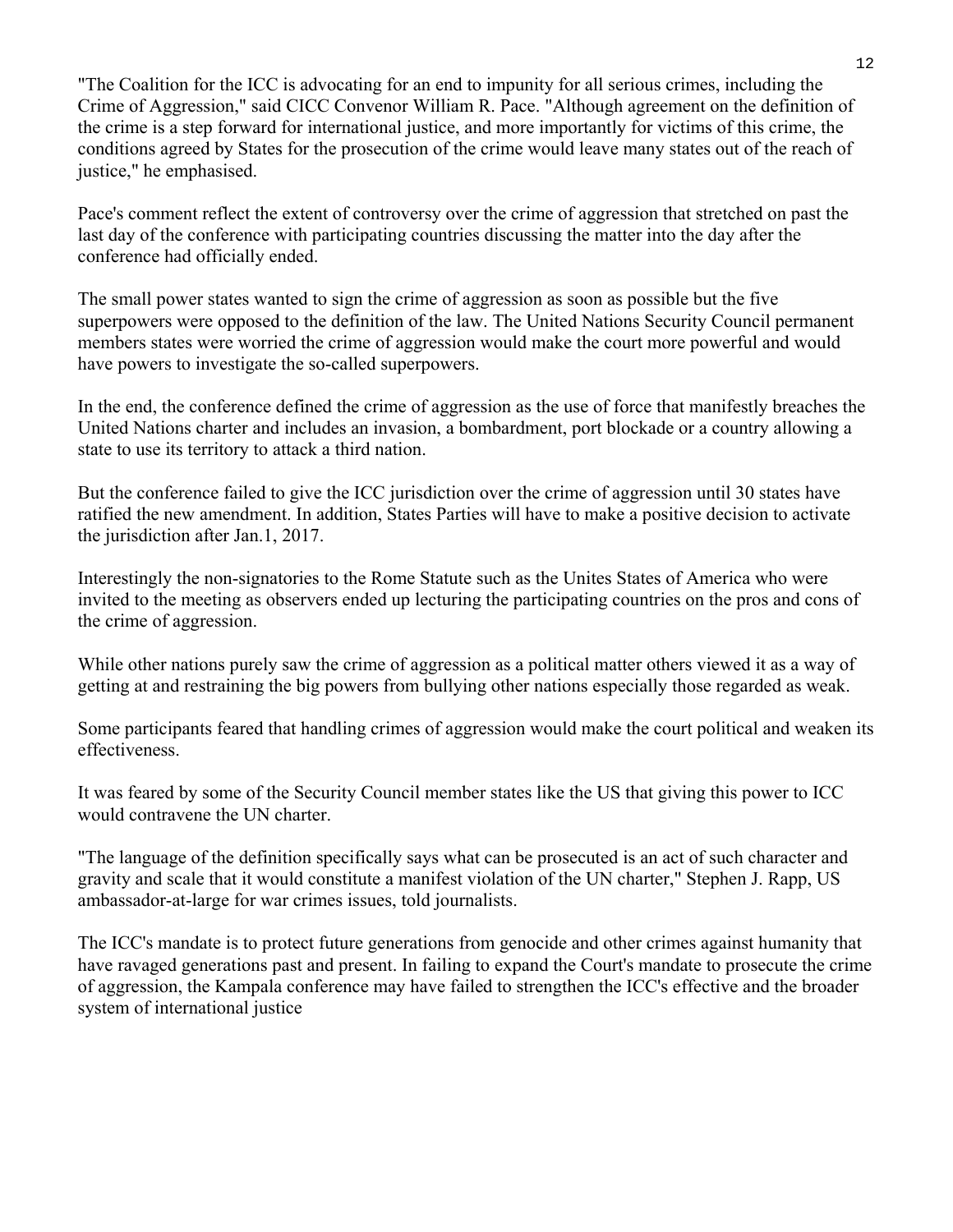Wire Update Thursday, 24 June 2010

# **Liberian anti-terrorism unit member sentenced for perjury in U.S. court**

# By [BNO News](http://wireupdate.com/local/author/bno-news/)

BOSTON, MASSACHUSETTS (BNO NEWS) – A Liberian man was sentenced on Wednesday to 10 months in prison for two counts of perjury after denying being a member of the Liberian anti-terrorism unit, prosecutors announced on Thursday.

Richard Willie, 30, came to the United States with the limited purpose to testify as a defense witness in the case of U.S. v. Roy Belfast aka "Chucky" Taylor in Florida. Chucky is the son of former Liberian dictator Charles Taylor and he founded the Liberian anti-terrorism unit, the most savage military group of the African nation.

Willie did not testify and fled to Massachusetts where he asked for political asylum. His application was reviewed and he was asked to testify before an Immigration Court. During the testimony, Willie was asked if he was ever a member of Taylor's anti-terrorist unit to which he falsely denied. He also denied submitting himself for demobilization to the United Nations.

Taylor's anti-terrorist unit engaged in numerous human rights violations during the conflict in Liberia. It was led by the former President Charles Taylor. Willie committed perjury while trying to conceal his participation in that criminal organization.

Willie was also sentenced to three years of supervised release following his prison time with the condition that if he is deported he is not allowed to return to the United States.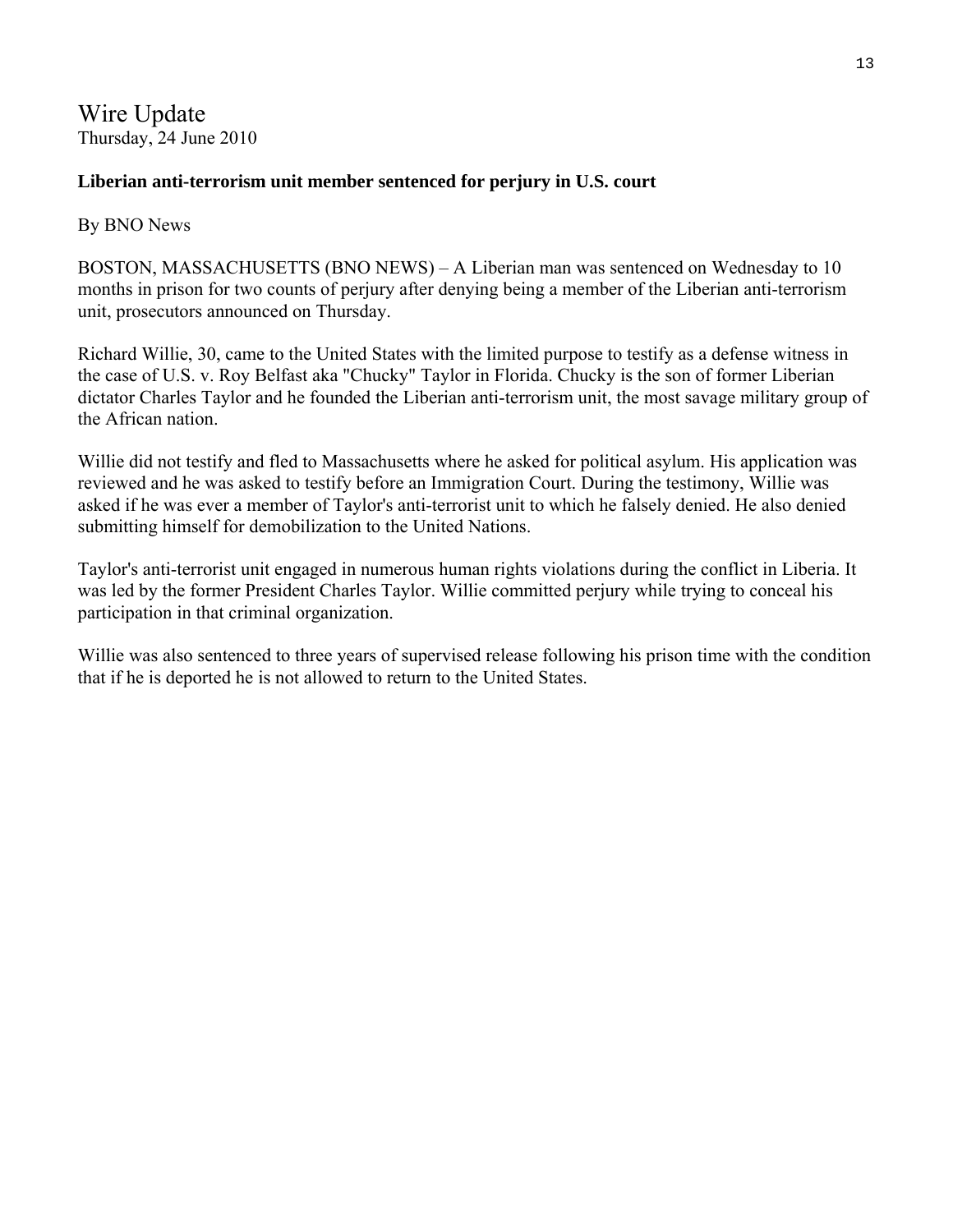# **U.S. Hijacks ICC conference**

# By Francis Njubi Nesbitt

The United States managed to foil the International Criminal Court's (ICC) adoption of the crime of aggression as part of its mandate during the just-concluded review conference in Kampala, Uganda. Despite the fact that the United States is not a signatory to the Rome Statute, which established the ICC, and thus did not have a vote at the conference, U.S. negotiators cajoled a majority of the state parties to delay the definition and adoption of the crime of aggression for another seven years. Where the Bush administration used threats and tried to intimidate, the Obama team offered sweet-talk and enticements to get states to delay the amendment expanding ICC jurisdiction to include the crime of aggression. It also managed to water down the definition of aggression and to exempt U.S. personnel from prosecution. The latter was a goal of the previous administration and the reason for U.S. hostility toward the ICC.

Crowing with satisfaction, the State Department reported on June 16 that the agreement had ensured "total protection for our Armed Forces and other U.S. nationals going forward." This indemnity was achieved by a series of amendments that exempted non-state parties from prosecution and gave the U.N. Security Council the power to determine if a crime of aggression has occurred. If the Security Council finds that aggression has not occurred, then the prosecutor would have to seek a majority vote of pre-trail judges and even then, the Security Council would still have the power to thwart the process with a binding Chapter 7 resolution disapproving the action. Even if the United States becomes a state party to the ICC at some point, it could still opt out of having U.S. citizens prosecuted for aggression.

# **The Carrot Approach**

The success in promoting U.S. interests was achieved by offering inducements, such as "generous" support for national legal systems in state parties through information sharing and support in arresting suspects. The focus on national legal remedies for war crimes and crimes against humanity has been touted as the alternative to international justice. The International Criminal Tribunal for Rwanda -- which I am currently visiting -- and the International Criminal Tribunal for the Former Yugoslavia, in particular have been criticized for spending hundreds of millions of dollars with little to show for it. Critics such as President Paul Kagame of Rwanda argue that the local Gacaca courts, based on indigenous norms, are faster and more relevant to ordinary Rwandans than distant international tribunals. Both the international tribunals and the local courts, however, suffer from the malady; both tend to prosecute the "losers" and ignore crimes that may have been perpetrated by the victors. The only exception is the Special Court for Sierra Leone which prosecuted both sides of the civil war.

Another incentive offered to mitigate U.S. meddling is "cooperation," such as information sharing and support in the location and arrest of suspects. ICC officials argued before the conference that the United States could provide critical counterintelligence support in the search for, and arrest of, indicted war criminals such as Joseph Kony, leader of the Lord's Resistance Army. The ICC charged Kony with individual criminal responsibility on 33 counts of crimes against humanity including, murder, mutilation, rape, mass burnings, and enslavement. It issued an arrest warrant for him on July 7, 2005. The United States has also designated Kony a "specially designated terrorist" (SDT), a designation that allows the United States to block his assets and criminalize any association with the said individual or group. Other SDTs include Osama bin Laden and Hamas.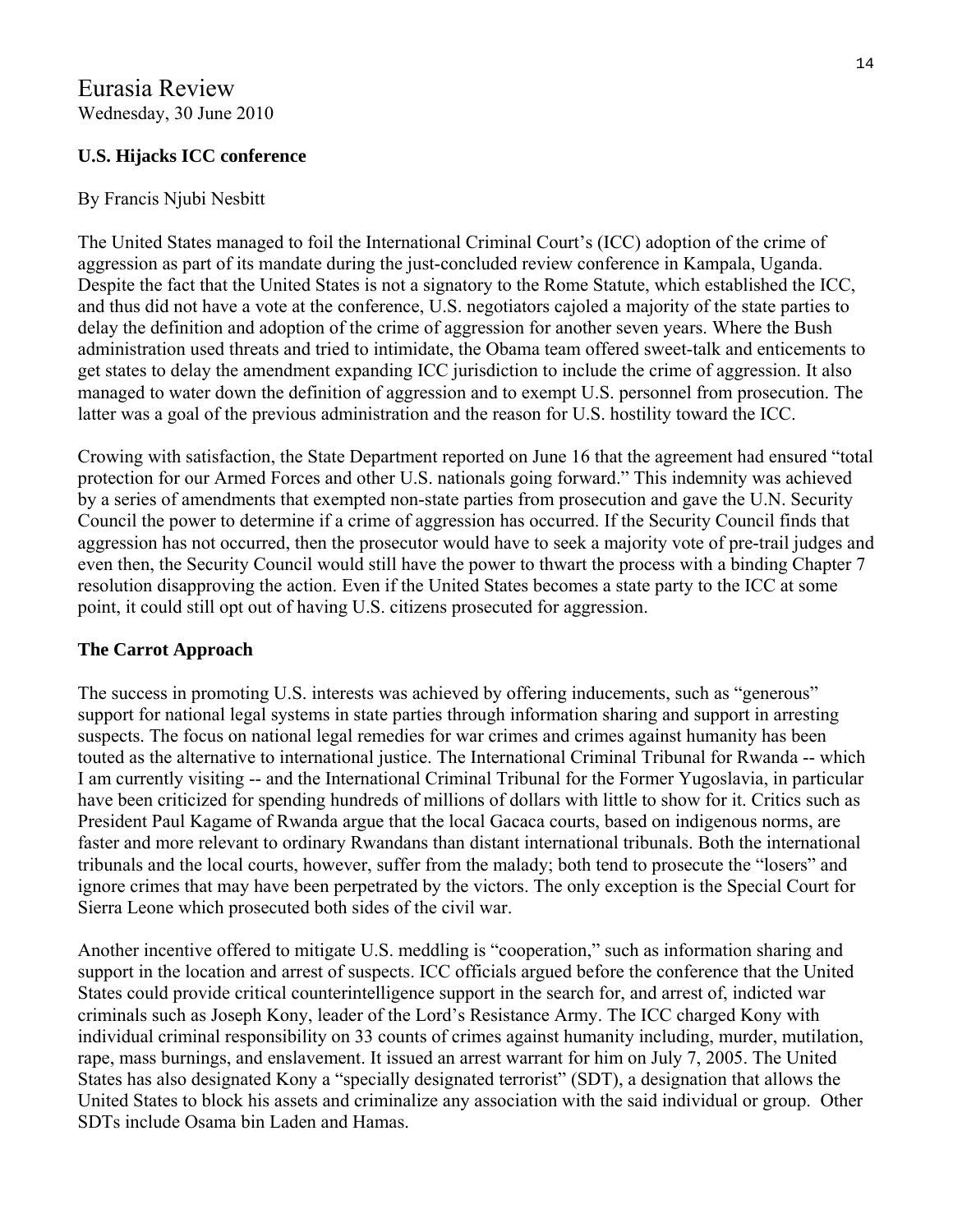## **A Renewed U.S. Role**

Despite its success in delaying the ICC's jurisdiction over aggression, the United States failed in its main objective to defeat the amendment altogether. Instead, the United States tried to politicize the ICC by enhancing the role of the Security Council and therefore giving permanent members the power to subvert the process. Ironically, this is the very issue, politicization, that the United States claimed was the problem with the ICC in the first place.

This renewed engagement with the ICC suggests that the Obama administration is interested in shaping international law while remaining immune to prosecution under the very laws it helps develop. In the case of the ICC, the cover story is that the United States is concerned that its troops engaged in peacekeeping around the world may be subject to malicious prosecution.

Critics of the ICC argue that it is a toothless watchdog because it relies on member states to arrest suspects. They point to Omar al-Bashir of Sudan who continues to thumb his nose at the ICC, despite an arrest warrant issued in 2009 for war crimes and crimes against humanity in Darfur. The counter argument is that international war crimes tribunals have successfully prosecuted heads of state including former Prime Minister John Kambanda of Rwanda, and former presidents Slobodan Milošević of Serbia and Charles Taylor of Liberia.

The latter case is particularly instructive as the Special Court for Sierra Leone, which prosecuted Taylor for his role in the civil war, is a hybrid of national and international justice, bringing together both local and international prosecutors and judges. Such hybrid processes have also worked in the case of Cambodia where a U.N.-backed tribunal is trying senior members of the Khmer Rouge for violations of international humanitarian law. Locating the tribunals in the countries where the crimes were committed both enhances the capacity of national judicial systems and involves the local communities in the process. In some cases, however, powerful individuals are able to thwart efforts to establish local tribunals. In such cases, for example the recent experience in Kenya, it may be necessary to resort to international courts.

Although critics are furious at the role of the United States in shaping the agenda of the review conference, this reengagement with international institutions is a positive step. The United States can play a role in the international arena by supporting efforts to bring suspects such as Kony to justice and putting pressure on sitting presidents such as Omar al-Bashir. Meanwhile, expanding the jurisdiction of the ICC to include aggression will be revisited in 2017, giving activists and other interested parties another opportunity to advocate for the increasing role of the ICC in international law.

Francis Njubi Nesbitt is a Foreign Policy In Focus contributor and teaches African politics and conflict resolution at San Diego State University. He is the author of Race for Sanctions (Indiana University Press, 2004) and is completing a book on peacemaking in the Horn of Africa. FPIF

Foreign Policy in Focus (FPIF) is a "Think Tank Without Walls" connecting the research and action of more than 600 scholars, advocates, and activists seeking to make the United States a more responsible global partner. It is a project of the Institute for Policy Studies.

FPIF provides timely analysis of U.S. foreign policy and international affairs and recommends policy alternatives. We believe U.S. security and world stability are best advanced through a commitment to peace, justice and environmental protection as well as economic, political, and social rights. We advocate that diplomatic solutions, global cooperation, and grassroots participation guide foreign policy. For a more detailed explanation of our foreign policy vision, please consult Just Security, our framework document.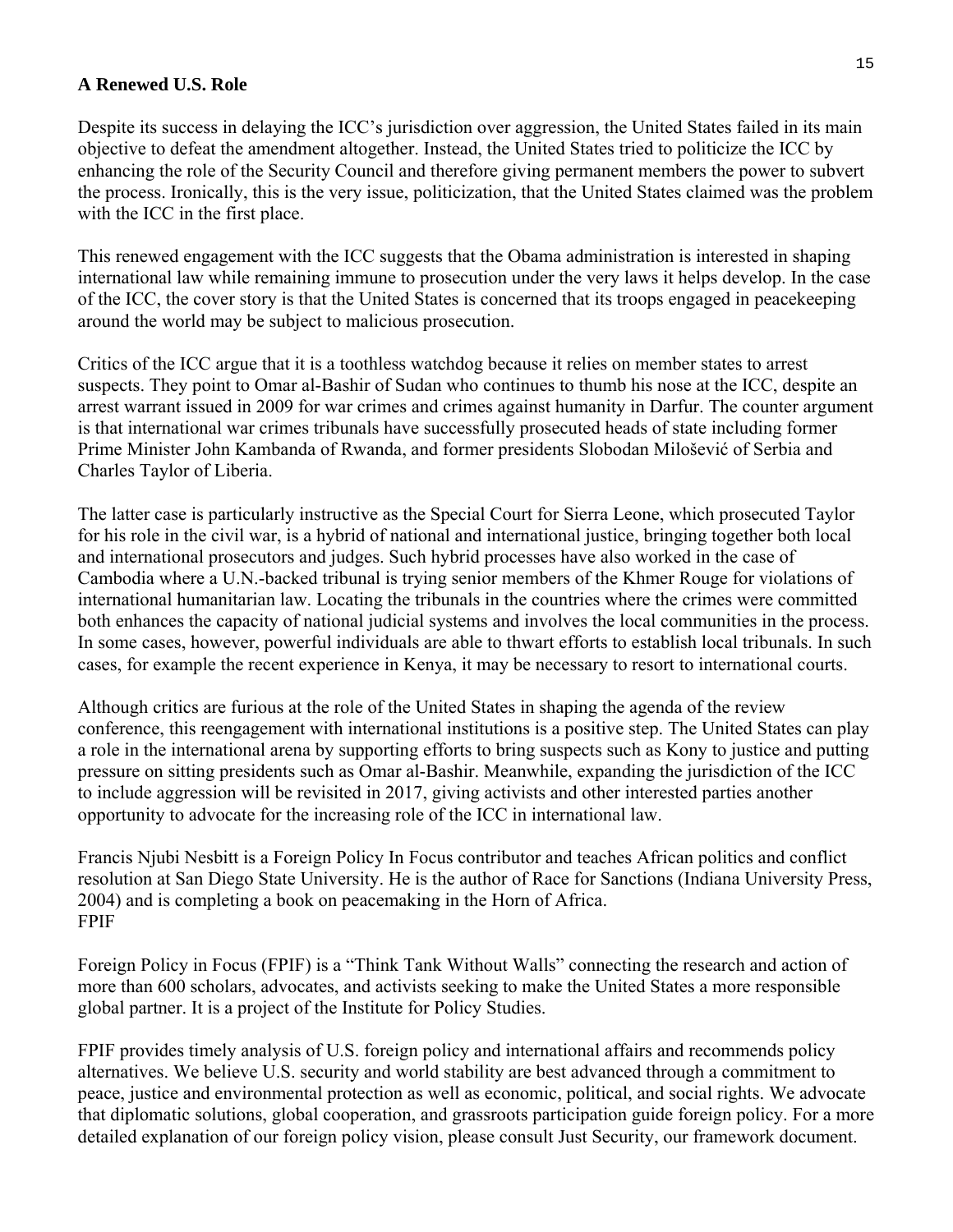# Radio Netherlands Worldwide

Wednesday, 30 June 2010

# **Darfur rebels appear at ICC**



### *The Hague, Netherlands*

By [International Justice](http://www.rnw.nl/international-justice/users/international-justice-tribune)  [Tribune](http://www.rnw.nl/international-justice/users/international-justice-tribune) 

chamber in The Hague on Two Darfur rebel commanders appeared before the International Criminal Court's pre-trial June 17th, charged in connection with a deadly

attack in 2007 on an African Union peacekeeping mission (AMIS) that killed 12 and wounded eight others in the village of Haskanita in Darfur.

# *By Tajeldin Adam*

Abdallah Banda Abakaer Nourain, former commander-in-chief of the Justice and Equality Movement and Saleh Mohammed Jarbo, former chief-of-staff of SLA-Unity, each face three counts of war crimes, including violence to life, targeting peacekeeping personnel and pillaging.

The same charges were brought by the prosecution against another rebel leader – Bahar Idriss Abu Garda - whose case was scrapped for lack of evidence in February. ICC prosecutors had requested a summons to appear for the three commanders in November 2008. Abu Garda was the first to appear but it took some time for Banda and Jarbo to come forward.

"I took up arms to seek justice. I decided to cooperate with the court because I know the court has duties to find out the truth. I call on every one who is accused by the court to come forward and clear their names," Banda told the court.

The confirmation of charges hearing is scheduled to start on November 22nd and the prosecution faces a difficult task to persuade the judges to confirm the charges and move the case forward. In the Abu Garda case, judges ruled that the prosecution failed to provide adequate evidence to establish his involvement in the attack. The vital question now is, can the prosecution avoid another setback and proceed with the case?

Its success is not only important for the prosecution but also for the court. The collapse of Abu Garda's case allowed the Sudanese government to brand the court "hypocritical" and the pre-trial sessions a "theatrical show.''

It is no surprise to hear this kind of rhetoric from Khartoum which, from the very beginning, labeled the ICC a new tool of Western colonialism. But others are now starting to express their concern about the ability of the prosecution to support the claims brought against Banda and Jarbo.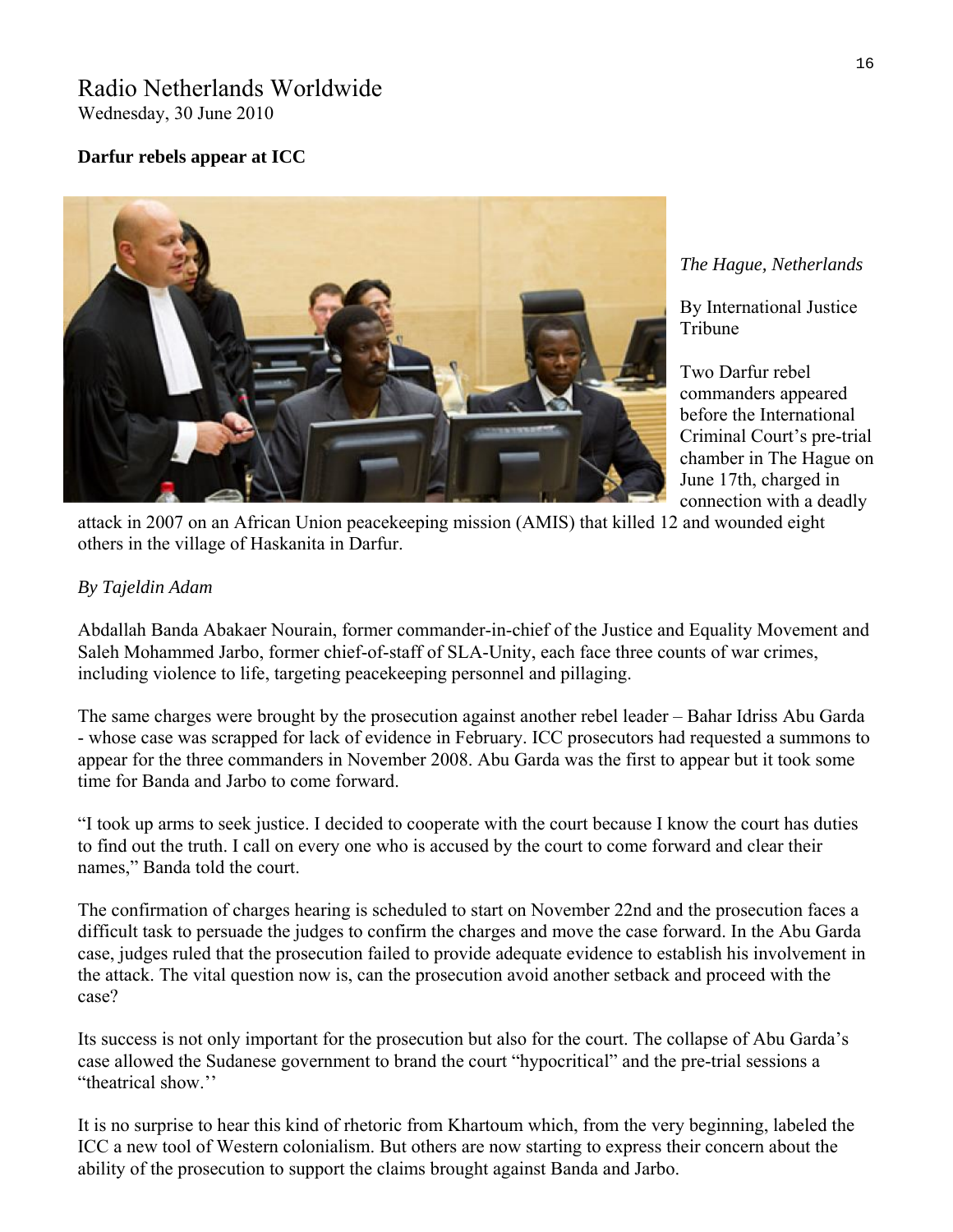Hafiz Mohamed of rights group Justice Africa also questions the motivation of the prosecution in bringing the case against the two commanders. "I think the assumption that the prosecutor has opened this case to show some balance between the warring sides in Darfur makes a bit of sense. It is clear that he was, to some extent, hasty in gathering evidence and scrutinizing it. It will be interesting to wait and see how it will proceed, but if we weigh it in the light of the evidence presented to the judges in Abu Garda's situation, it is a weak case.''

Nevertheless, even in the Abu Garda ruling, judges accepted that the Haskanita attack warranted the attention of the court, as it had consequences not only for AMIS personnel but also for the vulnerable local population who benefited from the presence of the mission.

And this is what matters for the prosecution: investigating the case and tracing the offenders. "Any talk about show of balance to silent critics and skeptics beyond the limit of the crime is mere political talk," says Ali Agab of the Coalition for the ICC. "The court is not seeking and not keen to respond to such politically driven analysis. The court's limit is to investigate the crime and compile evidence for the judges. What happened in Haskanita is a crime that falls under the jurisdiction of the court. The lack of evidence in Abu Garda's case doesn't bury the fact that a crime took place in Haskanita and claimed the life of innocent peacekeepers."

Internally displaced people (IDPs) in Darfur have welcomed Banda and Jarbo's appearance before the court. "We want everyone who is wanted by the court for crimes to go to The Hague and face the charges. The African Union peacekeepers were there to help us and protect us. Any attack on them is an attack on us and our interest" says one IDP from Taweela camp, west of Alfashir.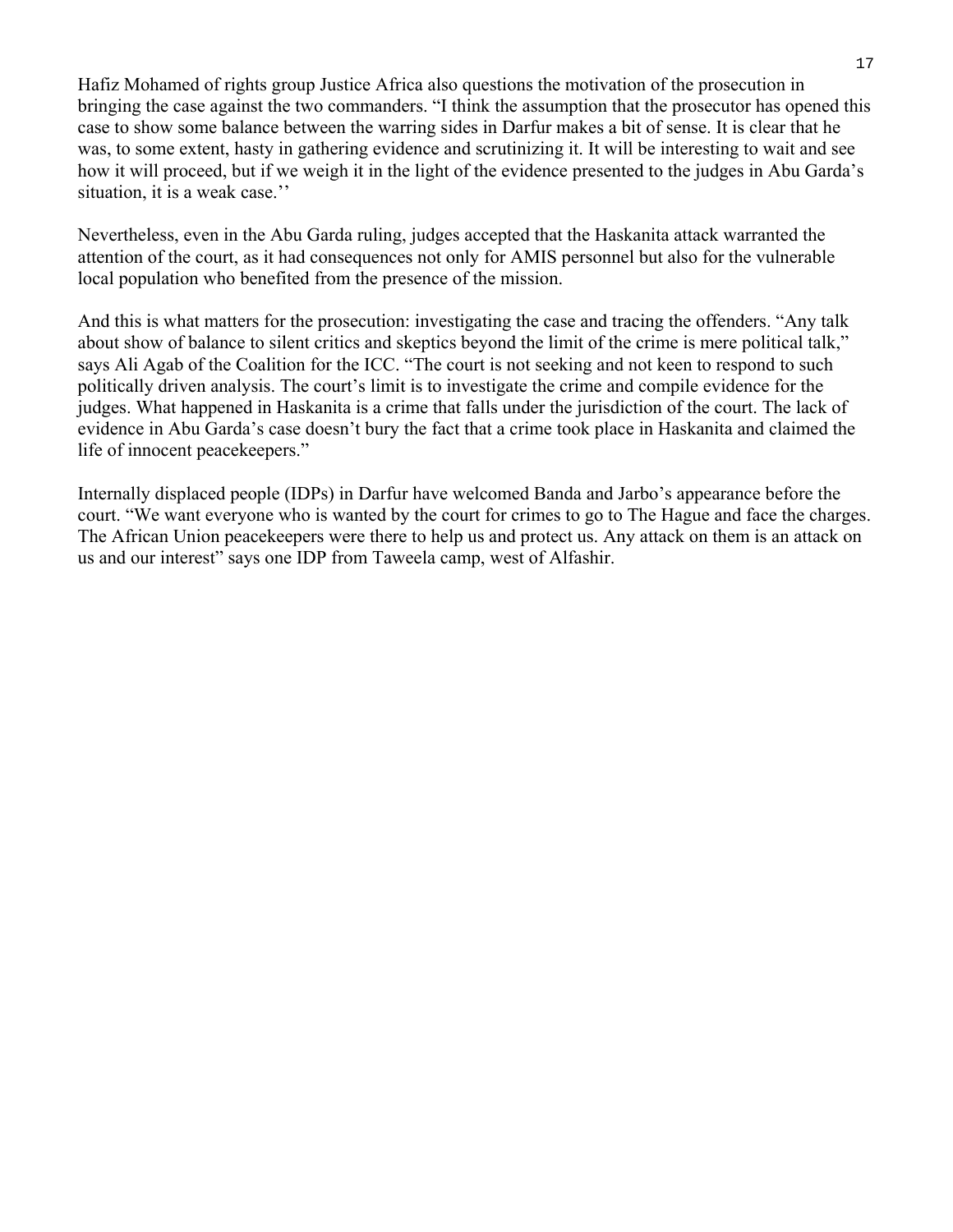Tuesday, 29 June 2010

# **ICTR denies former minister's application for dismissal of indictment**

Trial Chamber II of the International Criminal Tribunal for Rwanda (ICTR) has rejected the request by genocide-accused and former Rwandan minister of Public Service Prosper Mugiraneza, seeking dismissal of his indictment for ''violation of right to trial without undue delay.''

"Mugiraneza has failed to show that he has been denied his right to a fair trial without undue delay," the chamber said in its ruling posted on the Tribunal's website.

Mugiraneza is jointly charged with three other former Rwandan ministers in a case known as ''Government II''. They are Casimir Bizimungu (Health), Jérome Bicamumpaka (Foreign Affairs) and Justin Mugenzi (Trade).

The defendant had already filed three such motions before the Tribunal without any success.

According to the motion, the accused wanted the Chamber to give greatest weight to the length of the delay, pointing out that he had been under detention for 4,018 days.

The Chamber, however, recalled Appeals Chamber's ruling that in order to determine whether there has been undue delay it was necessary to conduct full inquiry by taking into account all important factors.

They include complexity of proceedings before an ad hoc international Tribunal, conduct of parties and authorities and even the number of the accused involved in a trial, factors which the ruling stated were not taken into consideration by the applicant.

"The Chamber is now at the stage of deliberating and considering judgment," indicated the ruling while insisting that there has not been undue delay in this case.

The ruling was endorsed by two members of the bench; Judges Khalida Khan (Presiding) and Lee Muthoga whereas Judge Frances Short gave a dissenting opinion on the matter.

Prosper Mugiraneza was arrested in Cameroon on April 6, 1999 and transferred to the ICTR detention facility in Arusha in July 1999.

FK/NI/GF

© Hirondelle News Agency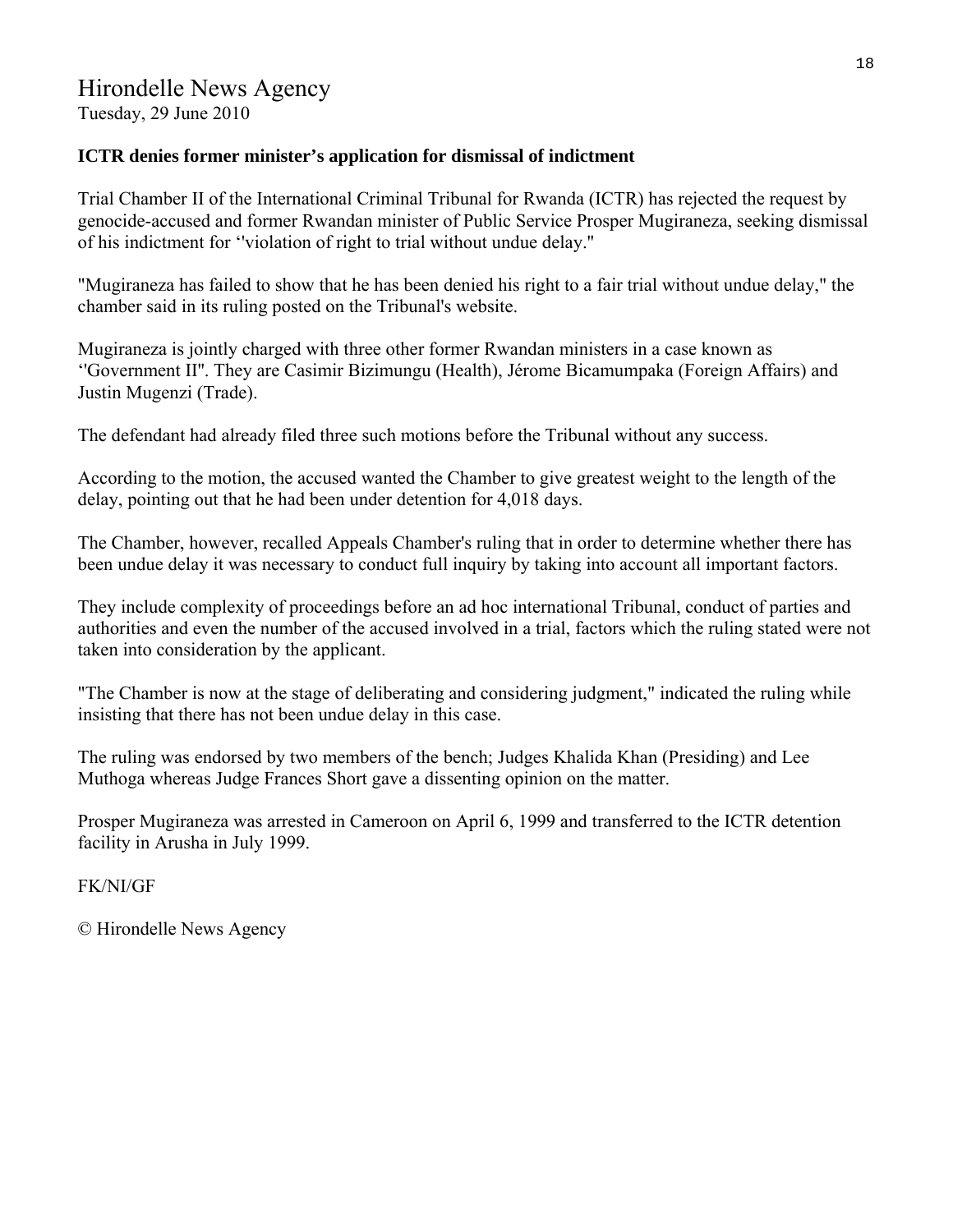# Hirondelle News Agency Tuesday, 29 June 2010

## **Bagosora claims to have been unaware of Interahamwe Military training**

Former Director of Cabinet in the Rwandan Defence Ministry Theoneste Bagosora Tuesday told the International Criminal Tribunal for Rwanda (ICTR) that he was not aware of military training given to notorious Interahamwe militia of the youth wing of the ruling MRND party in 1994.

"I am not aware of such programme. I have no any information regarding the training of Interahamwe," said genocide-convict Bagosora when testifying as defence witness for former Secretary General of MRND, Joseph Nzirorera.

He was being cross-examined by prosecution counsel, Don Webster who contended that despite the signing of a cease-fire agreement in March 1993, MRND started training Interahamwe and that investigations conducted by Human rights organizations revealed that the Rwandan Armed Forcers offered such training.

The prosecutor further referred to statements given to Belgian senate by the former Rwandan Gendarmerie Chief of Staff, General Augustin Ndindiliyimana after his arrest that he was an eye witness of training of Interahamwe in 1993. Gen. Ndindiliyimana is genocide-accused alongside three other former military officers now waiting delivery of their judgement.

However, Bagosora refuted the assertion, saying that if Gen. Ndindiliyimana was aware of the training he would have reported to the Minister of Defence.

"He sent no report to the Minister of Defence that he had seen Interahamwe being militarily trained," he said. Bagosora has been sentenced to life imprisonment for masterminding the 1994 genocide. He is currently waiting the hearing of his appeal against the verdict.

The case continues Wednesday.

Nzirorera is charged jointly with his co-top MRND leaders, President Mathieu Ngirumpatse and his Vice-President Edouard Karemera. They are charged with crimes allegedly committed by members of their party.

The prosecution has indicted them for their superior responsibility as top officials of the party then in power during the genocide.

### FK/NI/GF

© Hirondelle News Agency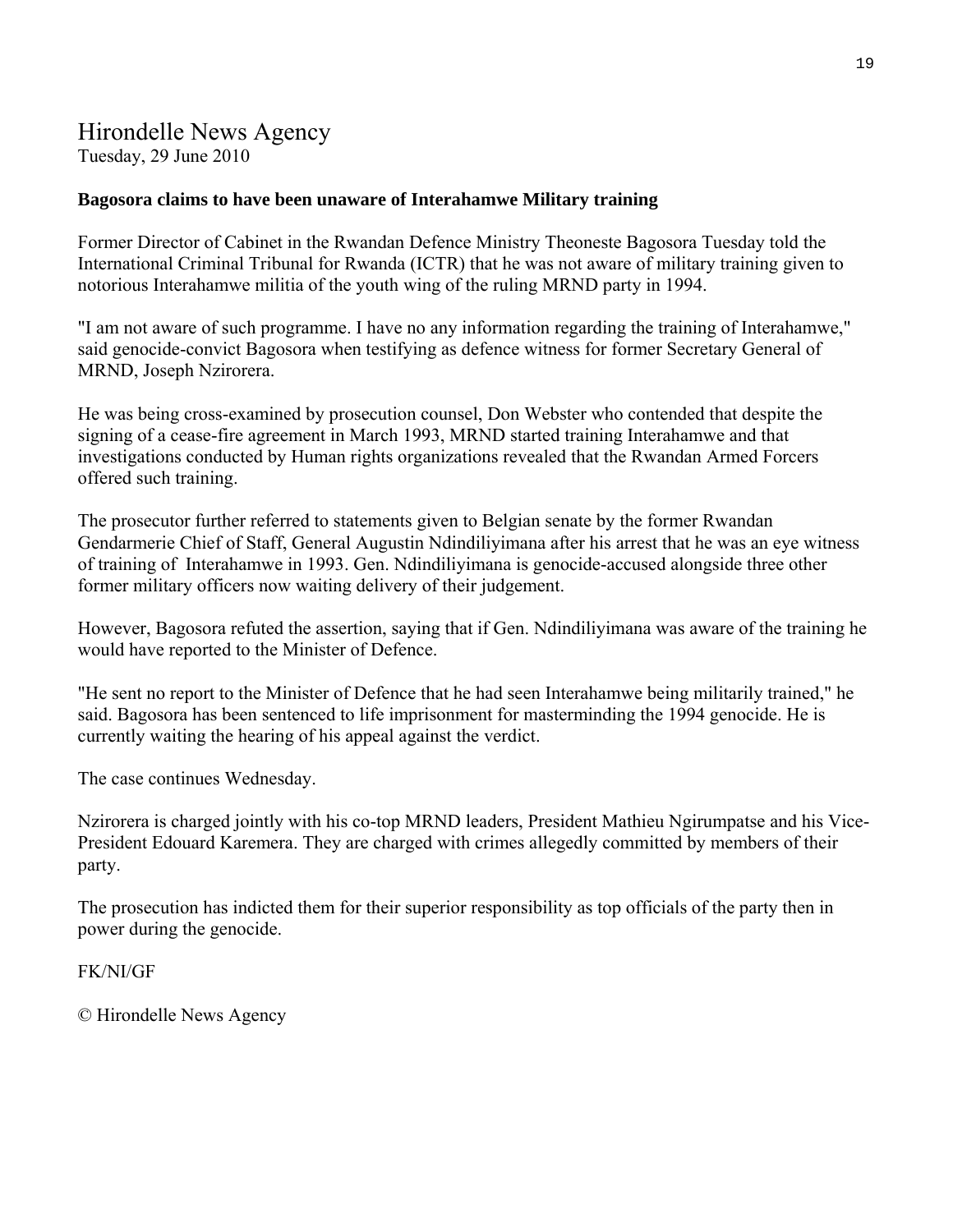Mizzima Tuesday, 29 June 201 http://www.mizzima.com/news/regional

# **Put Burmese regime on trial at ICC, People's Court urges**

Salai Han Thar San

New Delhi (Mizzima) – A "People's Court" in Japan passed its verdict on Monday to put the Burmese military regime on trial at the International Criminal Court for its crimes against women in Burma.

The verdict was reached during a mock trial at Aoyama Gakuin University, Tokyo, after a five-member panel of experienced judges heard the testimony of four victims from Burma and arguments from prosecution and defence counsels.

"The judges passed eight verdicts during the court's session, including their finding that the [Burmese] military regime was guilty of committing crimes against women based on the testimonies given by victims and that it should be put on trial at the ICC," Women's League of Burma presidium board member Thin Thin Aung told Mizzima.

The panel comprised Japanese former Supreme Court justice Kunio Hamada, Chiba University law professor Hiroko Goto, Aoyama Gakuin University law professor Osamu Niikura, International Association of Democratic Lawyers secretary-general Miho Shikita, Japan Federation of Bar Associations former vice-president Hideaki Kobori.

The United Nations was urged to form a commission to investigate the junta's crimes and said the international community including Japan should make concerted efforts to stop their heinous acts, the verdicts say Kyi Kyi Khin, Pu Sein, Tin Tin Nyo from WLB on behalf of Naw Sunset and WLB representative Mra Yar Zar Lin testified during proceedings between 1 p.m. to 5:30 p.m. on Sunday. Eight lawyers acted for the prosecution and three conducted the junta's defence.

"I testified … telling them [the judges] how I was put in a dark cell during interrogation by intelligence officers and of the other gross human rights violations in prison I experienced while serving my sentence", former political prisoner Kyi Kyi Khin said.

The military regime arrested former NLD party and All Burma Federation of Student Unions (ABFSU) members in 1990 for distributing pamphlets commemorating the July 7 massacre at Rangoon University in 1962. For 28 days Kyi Kyi Khin suffered brutality under questioning at the Military Intelligence No. 4 detention centre, where she was held in darkness and subjected to a variety of cruel and unusual torture methods. She was then sentenced to two years' imprisonment and was released in May 1992.

The mock trial's organiser, Cho Cho Aye, said Japanese lawyers representing the military regime presented their arguments for their clients' defence. Cho Cho Aye is representative of the Burmese Women's Union (BWU) Japanese branch.

"The defence counsels questioned the testimony, evidence and exhibits presented in court [by the prosecution," she said. "In cross-examination, they also questioned whether [junta chief Senior General] Than Shwe was responsible for the crimes committed by the army's rank and file."

The proceedings were the first mock trial in a People's Court conducted in Japan, which was also organised by Japan-based Human Rights Now. More than 300 Japanese and Burmese attended.